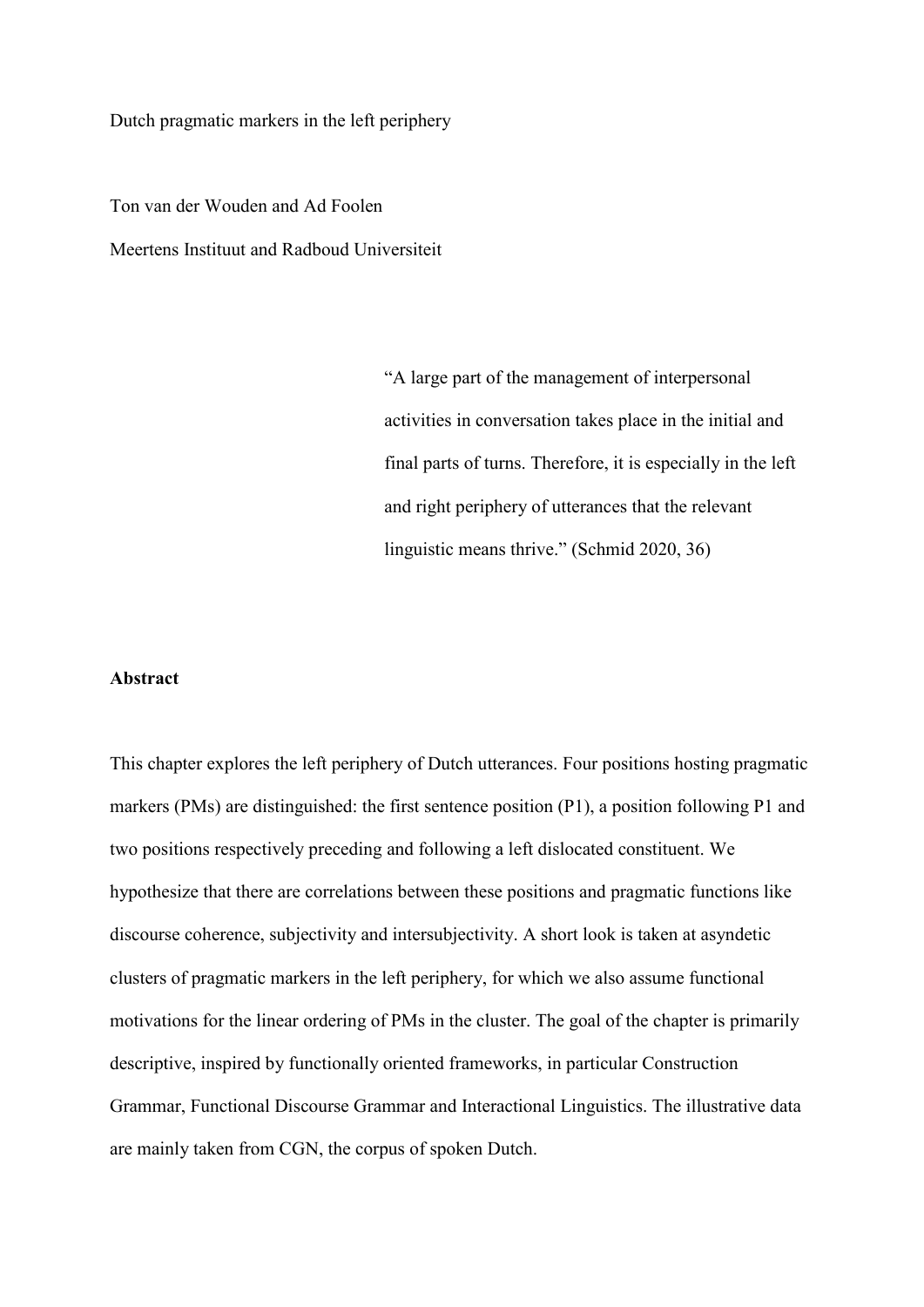### **Keywords**

Dutch, left periphery, pragmatic marker, pragmatic function, particle cluster

# **1 Introduction**

In this chapter, we will explore pragmatic markers in relation to the left periphery. As has been pointed out in the literature repeatedly, it is important to be clear about the unit(s) of which the left periphery is the periphery (cf. Rhee 2016, 270, Panov 2020, 28–29, Degand and Crible, this volume): intonation units, syntactic structures (clause, sentence) or interactional units (turn, utterance).

In the present chapter, we will focus on units which correspond to what is described as main clauses in traditional grammar, at the same time being aware of the fact that this is a simplification with regards to the intricacies of the relevant units. We will explore the occurrence of pragmatic markers (PMs) in the left periphery, in a similar way as we did for the right periphery in van der Wouden and Foolen (2015). As we will show in the next sections, the behavior of PMs gives reason to assume more positions in the left periphery than is assumed in the traditional description, which is strongly oriented toward written genres. Most of our data are taken from the Corpus of Spoken Dutch (CGN) (Oostdijk and Broeder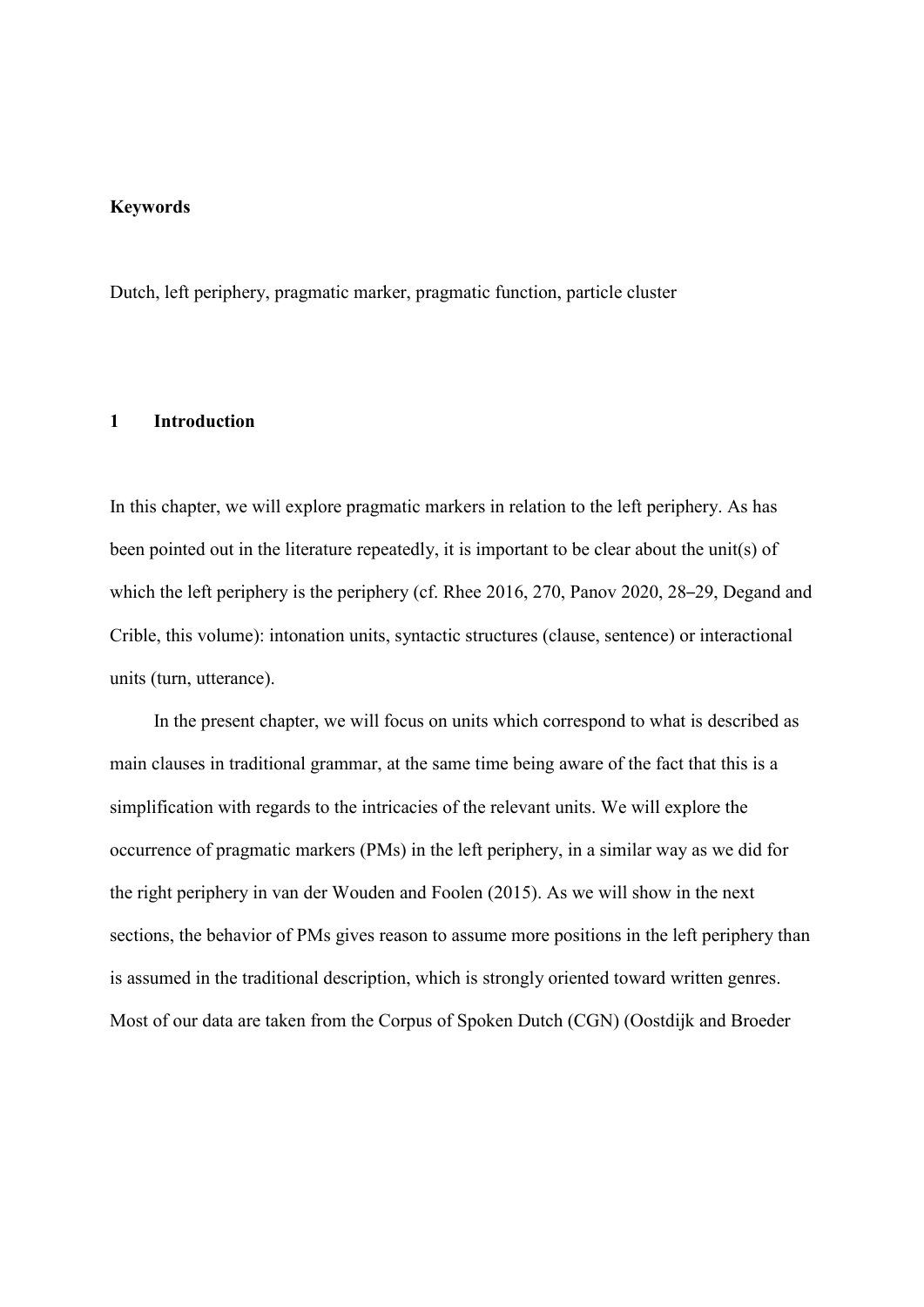2003) but, where helpful, we also incorporate examples from other sources such as the internet and newspapers. $<sup>1</sup>$  $<sup>1</sup>$  $<sup>1</sup>$ </sup>

We take the Dutch tradition of grammatical description (e.g. Haeseryn et al. 1997) as a starting point (more on this below). We combine this structural analysis with a more functional analysis, asking whether structural positions can be related in a systematic way to pragmatic functions. At this point, more theory enters the picture. Our theoretical affinity is constructional in character. We share the view of Construction Grammar (CxG) that the language system consists of a structured network of form-meaning/function pairs. Words, idiomatic phrases, schematic constructions, etc. all participate in such a network. Moreover, CxG holds that different forms typically differ in meaning (non-synonymy) and that a 'meaning' or 'function' is typically flexible, to be modelled in a polysemic, prototypically structured network. In their constructional analysis of German modal particles, Alm et al. (2018) propose that linear positions and paradigmatic slots can be considered as "forms" in the same way as lexical elements and constructional schemas are forms. If positions are forms in a constructional sense, they should have (functional) meaning(s) as well. The question then is: how can we discover the meaning(s) of each of the positions? We hypothesize that the distribution of pragmatic markers over those positions may provide a guide to possible answers. In other words, if specific markers prefer or avoid certain positions, this can tell us something about the functional profile of that position. In addition to CxG, Functional Discourse Grammar (FDG, Dik 1997a, 1997b) and Interactional Linguistics (for example Auer and Lindström 2016) turned out to be helpful in our exploration of relations between positions and functions.

<span id="page-2-0"></span><sup>&</sup>lt;sup>1</sup> We are aware of the existence of considerable differences in the use of particles in various varieties of Dutch but these are beyond the scope of this chapter. Here, we mainly deal with our own, northern versions of the language.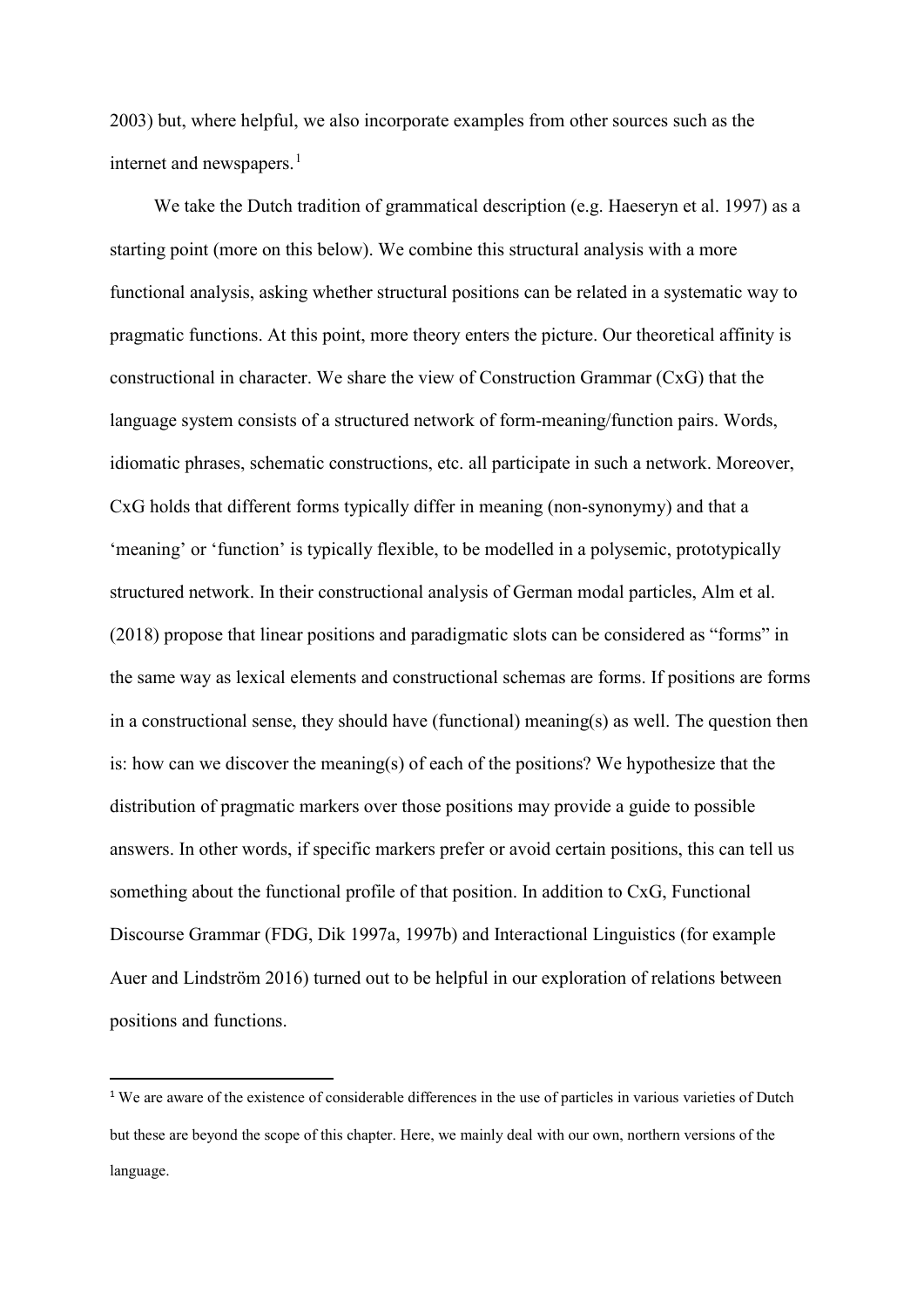This chapter is structured as follows. In Section 2, we offer a short inventory of PMs that we found in the left periphery of Dutch main clauses. Sections 3 and 4 are the central parts of the chapter. In Section 3, we explore how these items are distributed over different positions in the left periphery, continuing in Section 4 with a focus on the function of these items and positions. In Section 5, we take a short look at the linear ordering in left peripheral clusters of PMs. Section 6 concludes this chapter.

## **2 An inventory of Dutch pragmatic markers**

This short section is meant to give the reader a first feel for the variety of items that can be encountered as PMs in Dutch in the left and right periphery. As in other languages (e.g. Schiffrin 1987, 31), pragmatic markers belong to or are derived from word classes as varied as conjunctions (*and*, *but*, *or*), interjections (*oh*), adverbs (*now*, *then*), verbs (*come on*) and lexicalized phrases (*you know*, *I mean*). Apparently, linguistic items can "pragmaticalize" from a broad range of word classes. The following items are grouped according to their original part of speech status in traditional Dutch grammar.

- Coordinating conjunctions: *maar* 'but', *en* 'and', *of* 'or'
- Subordinating conjunctions: *hoewel* 'although'
- Adverbs: *dus* 'so', *toch* 'yet', *trouwens* 'incidentally', *kortom* 'in summary', *integendeel* 'on the contrary'*, daarentegen* 'on the other hand'*, evenwel* 'however'

• Verbs:

- o in imperative form:
	- perception verbs *kijk* 'look', *hoor* 'hear'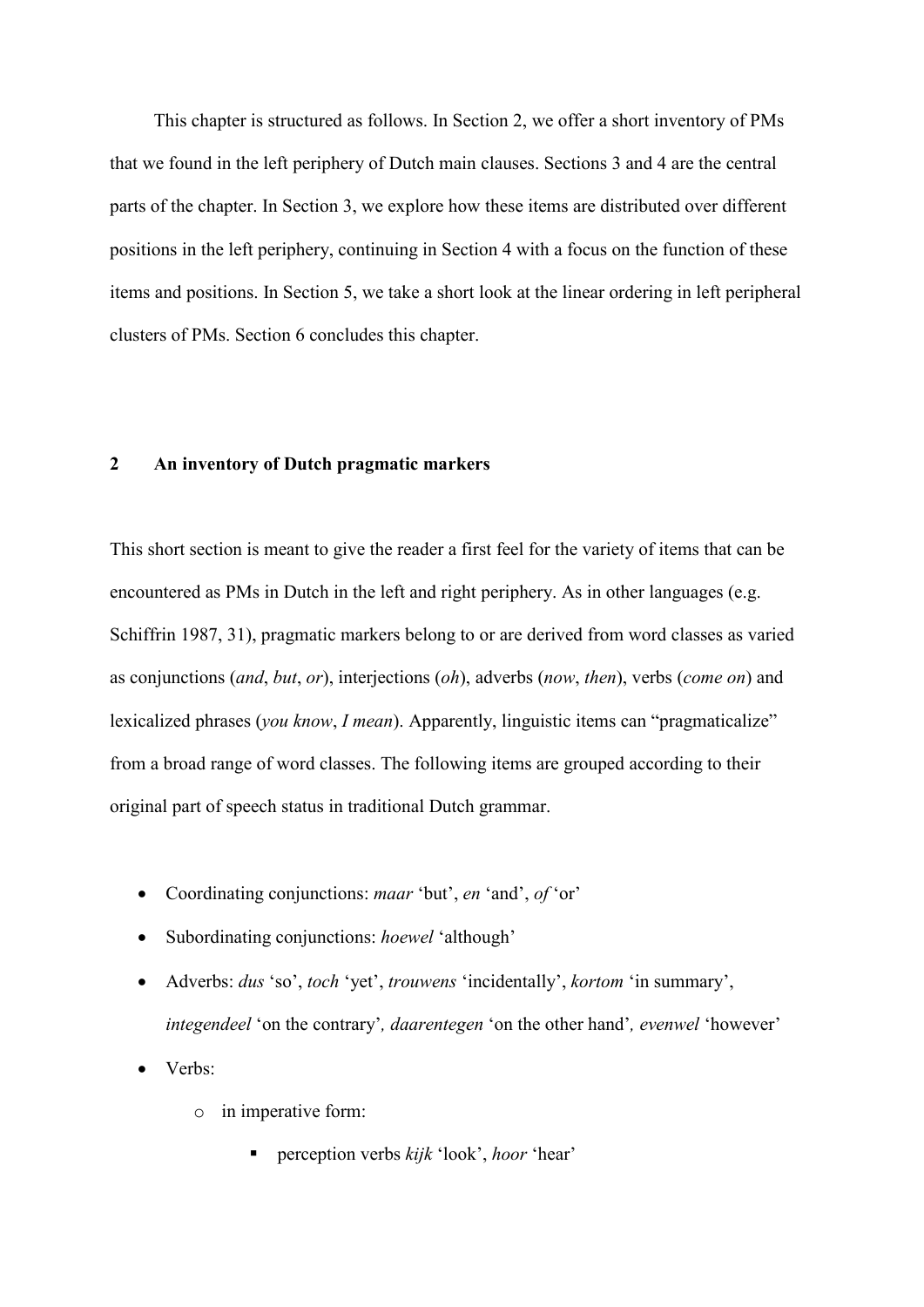- verbs of communication *zeg* 'say', *luister* 'listen'
- motion verbs *kom* 'come', *ga weg* 'go away', *wacht* 'wait'
- o in first person singular form, especially psych verbs (*ik*) *denk* '(I) think', *denk ik* 'I think', *geloof ik* 'I believe'
- o in second person singular form *weet je* 'know you (you know)', *denk je* 'think you (do you think)'
- in past participle form: *samengevat* 'summarized', *toegegeven* 'admitted'
- Interjections: *hè* 'o no', 'isn't it'*, hé* (various functions, one of them being surprise)*, ach* 'I forgot', 'gosh'*, o* 'I see' 'aha'*, oh* 'oh', *bah* 'yuck'*, jee* 'wow' (< *jezus*), *man* (< *man* 'man')*, joh* (< *jongen* 'boy')*, goh* (< *god* 'God')
- Answering particles *ja* 'yes' and *nee* 'no'

As this list shows, Dutch PMs are recruited from different parts of speech. However, prepositions and pronouns are lacking.

The diachronic processes possibly involved in such recruitments (pragmaticalization or rather grammaticalization, constructionalization or cooptation) are not our concern here. Degand and Fagard (2011) observed for French *alors* that the use of the item in the peripheral position for the new pragmatic function comes first diachronically, the bleaching comes second. When such processes apply to several items, a new functional class can develop. The question is, then, whether the distributional behavior of the new class of pragmatic operators is similar to or divergent from the distributional properties of the word classes they originate from. The answer to this question is relevant for the more general question of the extent to which PMs should be considered as a separate word class or as members of their original word class with functional specialization. It goes beyond the scope of this paper, however.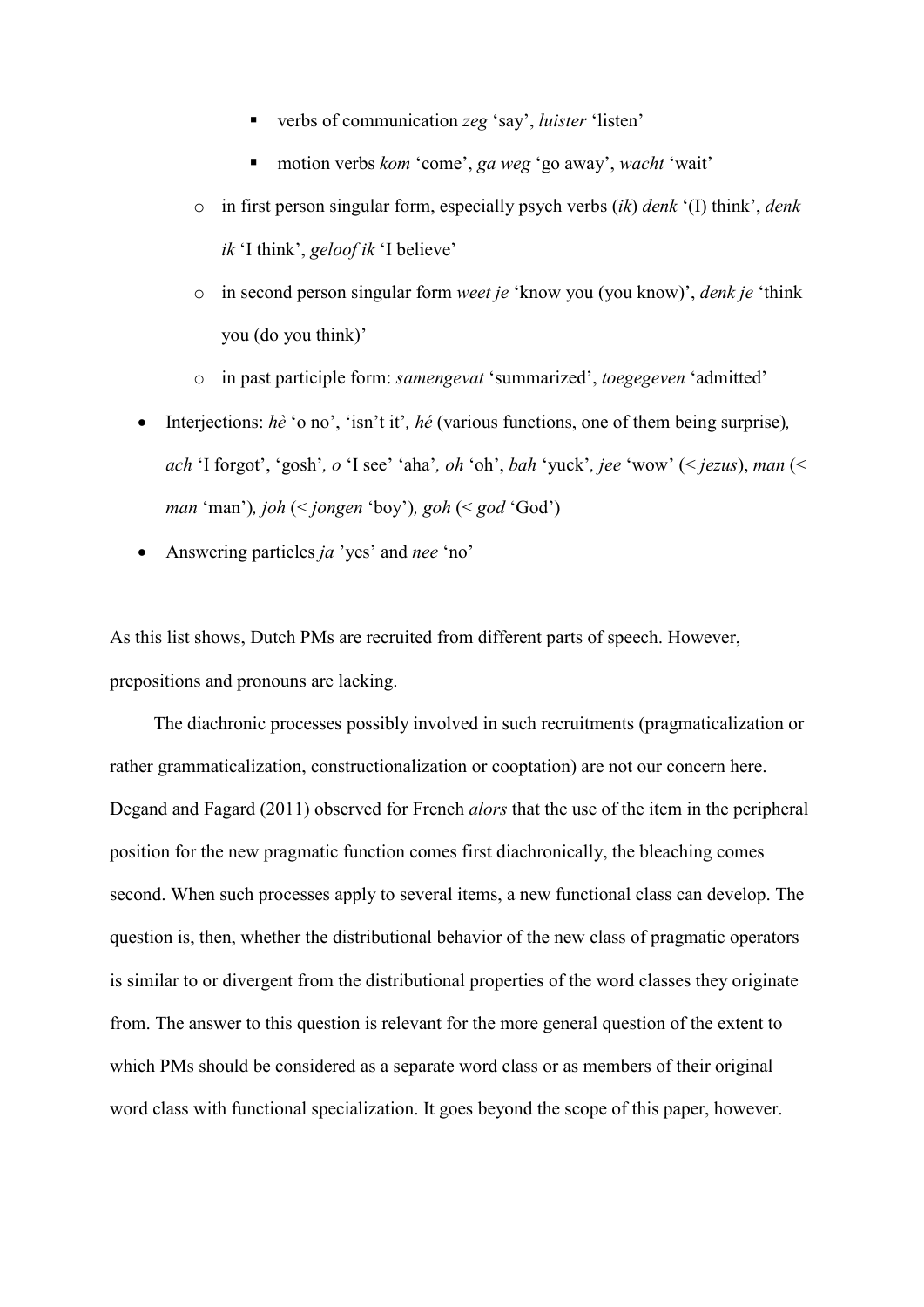# **3 Positions for PMs in the left periphery**

## 3.1 A first sketch of Dutch sentence structure

The identification of a specific linear position is as challenging as demarcating what we mean by "periphery". Similar to the left periphery issue (see Section 1), alternative "levels" for defining positions have been proposed, varying from more discourse-oriented levels such as turns to more grammar-oriented entities such as sentences or clauses. Traugott (2014, 73), for example, takes the grammar-oriented perspective, as we will do. For English, Traugott assumes a propositional core and four peripheral positions, two to the left and two to the right. Focusing on the left periphery, Traugott observes that the position closest to the core can be occupied by modal adverbs like *surely*. Preceding this slot, a variety of items can be placed: interjections, address terms and connectives, resulting in utterances like *oh/and/sir, surely there isn't any danger of that*? However, as she points out in a footnote, the hypothesized order is less strict than it seems, as address terms can also be placed *after* the modal adverb, as in *surely, sir, you would not kill him?* Traugott does not raise the question whether differences in meaning are involved in such positional variation. However, for us, it is clear that an initial *sir* functions primarily as an attention getter, whereas a *sir* in second position features the polite overtones of the address term. In our chapter, we want to explore such possible correlations between positions and functions in more detail.

In comparison to the schema proposed by Traugott for English, the Dutch left periphery is somewhat more complicated. In order to explore this in more detail, we first have to sketch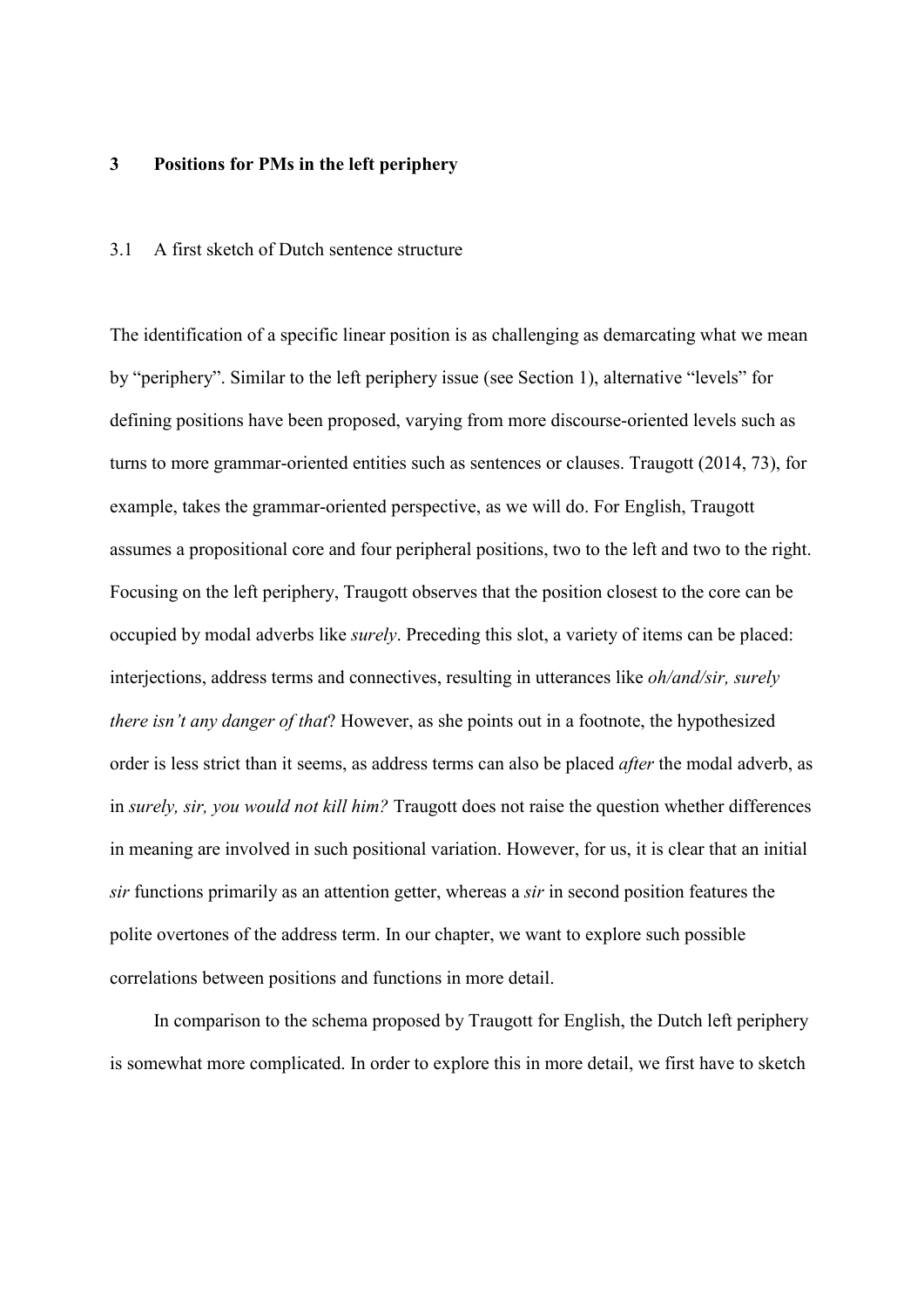the linear "skeleton" of Dutch sentence structure (cf. Haeseryn et al. 1997, Ch. [2](#page-6-0)1).<sup>2</sup> Anchor points are provided by the finite and non-finite verbs. In declarative clauses, the finite verb takes the so called "verb second" position (abbreviated as V2). Non-finite verbs cluster at the end of the sentence, a fact that has been reason to characterize Dutch (and German) as SOV languages (cf. Koster 1975). The positions for V2 and Vfinal together constitute a verbal "bracket" which automatically defines three fields for placing other constituents: the prefield preceding V2, the middle field, and the postfield following the final verb cluster. In Functional Discourse Grammar (Dik 1997a, 420), the prefield is labelled P1 and we will use this shorthand here too. The skeleton of the Dutch clause then looks as (1).

#### (1)  $P1 - V2$  – middle field – Vfinal – postfield

Whereas the middle field offers space for a wide range of constituents, P1 and the postfield are typically restricted to one constituent. The types of constituent that can occur in the postfield are structurally constrained (mostly prepositional phrases and dependent clauses), whereas P1 can host practically any functional part of the sentence. The subject has a certain preference to "go" to this position, as in (2), but temporal and local adverbials can be found here very regularly too, as in (3). In contrastive contexts, non-subject arguments, as in (4), and even parts of the final verb cluster, as in (5), can occupy the P1 position. In *wh*-questions, the *wh*-constituent is obligatorily in the first sentence position, as in (6), and in imperative and yes/no-sentences, P1 stays empty, so that the sentence starts with the V2 element, as in (7).

<span id="page-6-0"></span> <sup>2</sup> See also

[https://taalportaal.org/taalportaal/topic/link/syntax\\_\\_Dutch\\_\\_vp\\_\\_V9\\_Word\\_order\\_introduction\\_\\_V9\\_Word\\_ord](https://taalportaal.org/taalportaal/topic/link/syntax__Dutch__vp__V9_Word_order_introduction__V9_Word_order_introduction.xml) [er\\_introduction.xml](https://taalportaal.org/taalportaal/topic/link/syntax__Dutch__vp__V9_Word_order_introduction__V9_Word_order_introduction.xml)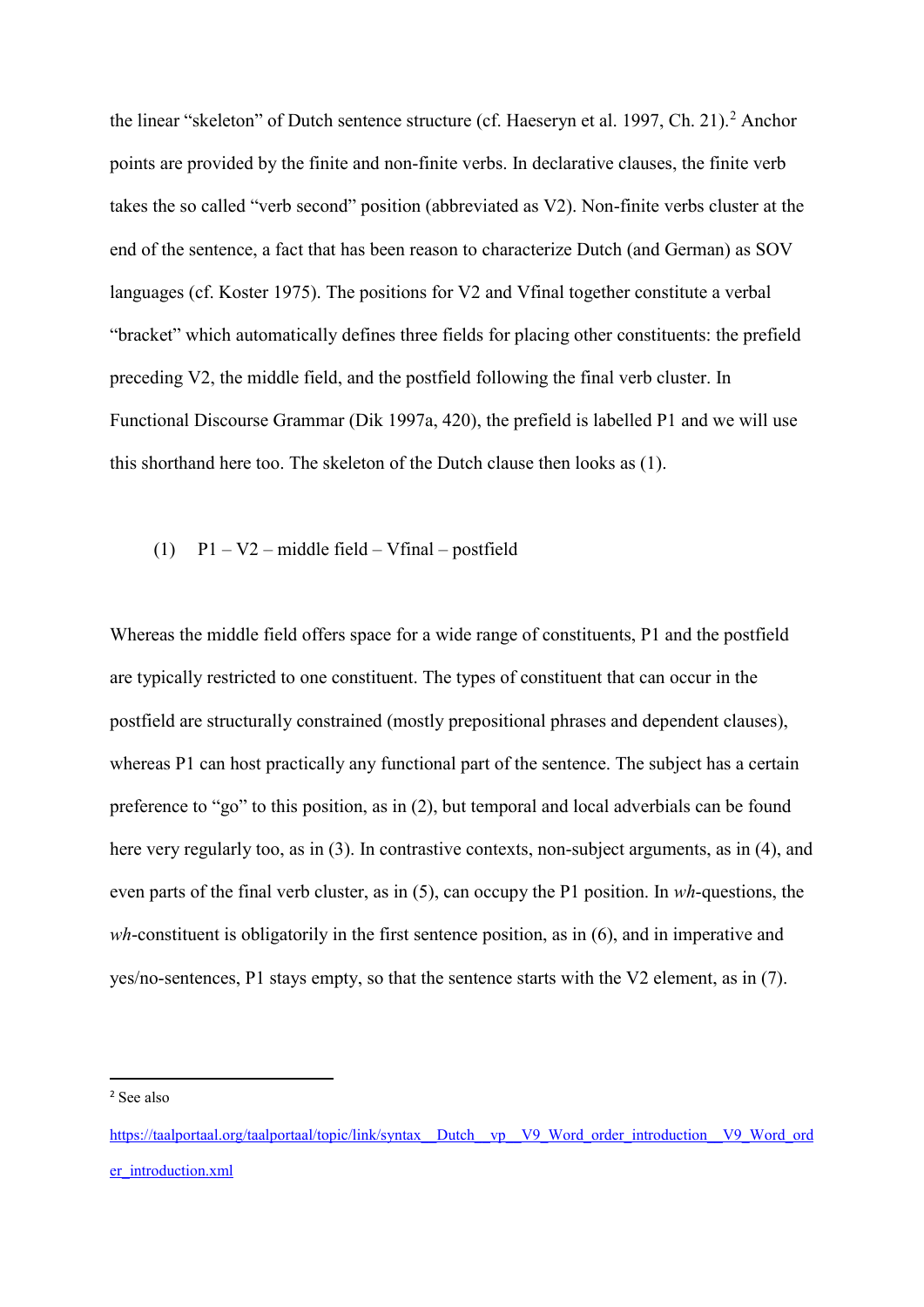- (2) *De koningin* | *wordt opgevolgd door haar zoon*. the queen becomes succeeded through her son 'The queen is succeeded by her son'
- (3) *Morgen* | *ben ik de bruid*. tomorrow am I the bride 'I'll be the bride tomorrow'
- (4) *Daar* | *houd ik niet van*. there hold I not of 'I don't like that'
- (5) *Vergeten* | *kan ik je niet*. forget can I you not 'I can't forget you'
- (6) *Wie* | *heeft dat gedaan?* who has that done 'Who did that'
- (7) | *Houd je mond.* keep your mouth 'Shut up'

As V2 is such a clear anchor point, we will take this position as the right edge of the left periphery. All material to the left of it then belongs to the left periphery as we understand it. Besides being a clear anchor point, the decision to define the left periphery on the basis of V2 is also motivated by the fact that P1 can host elements which we consider as pragmatic markers. We will start our exploration of the left periphery at this P1-position and then ask in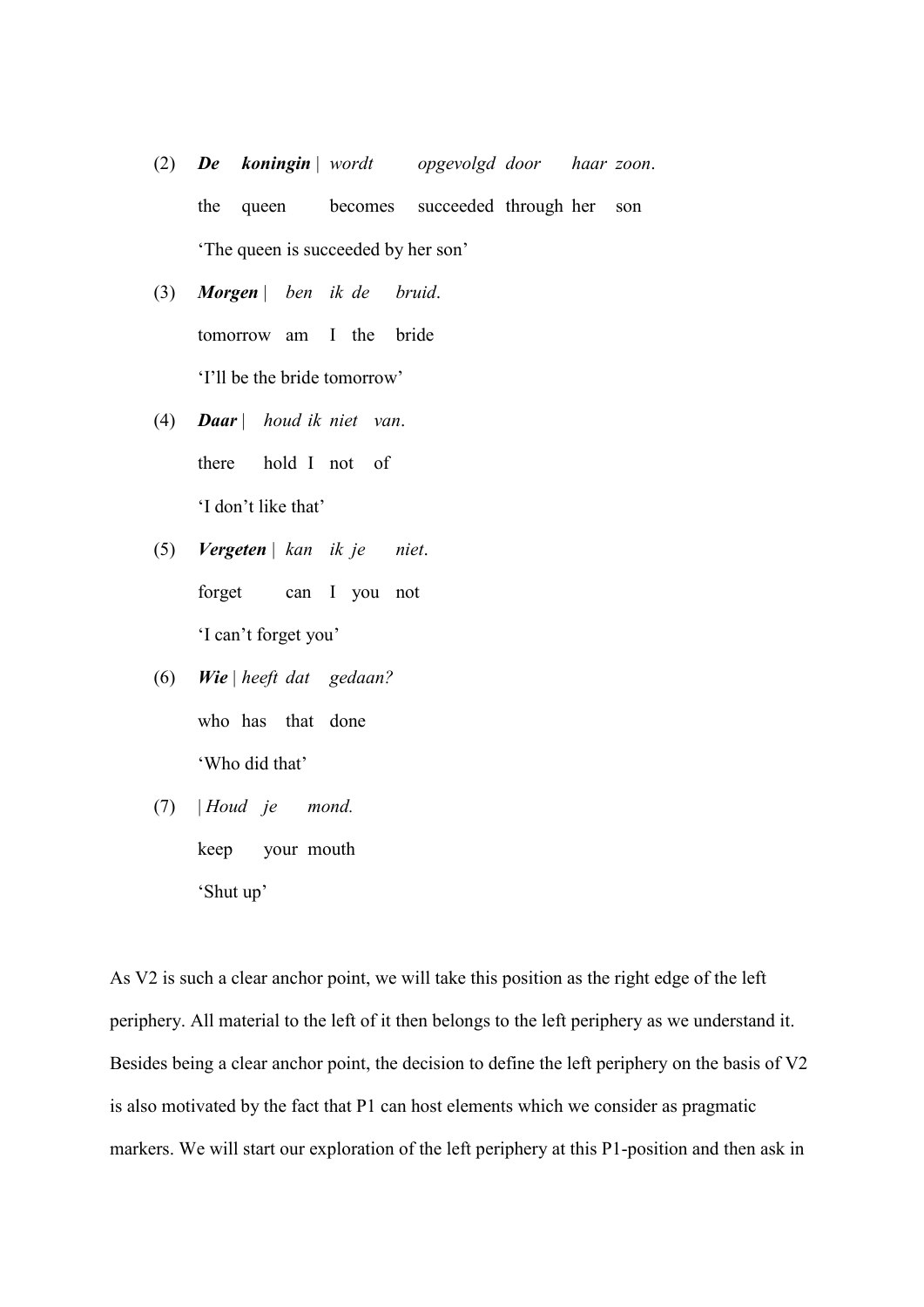successive steps whether, how and where pragmatic markers can occur in the left periphery before or after P1. This will result in a linear "map" that is somewhat more complex than the two positions Traugott determined for English.

#### 3.2 Pragmatic markers in P1

The P1 constituents in (2) to (6) contribute to the propositional content. But PMs such as *inderdaad* 'indeed'*, eigenlijk* 'actually'*, evenwel* 'however'*, dus* 'so, thus'*, dan* 'then'*, overigens* 'furthermore'*,* etc. can occupy this position as well. In traditional part of speech terms (see Section 2), they are conjunctional adverbs, a subclass of the adverbs. Consider (8) and (9) for some examples.<sup>[3](#page-8-0)</sup>

- (8) *Inderdaad* | *heb ik me wel eens afgevraagd hoe dat zou voelen.* indeed have I me PART PART asked how that would feel `Yes, I have asked myself how that would feel'
	- (9) *Overigens* | *ben ik van mening dat Carthago verwoest moet*  by.the.way am I of opinion that Carthago destroyed should *worden.*
		- be

'By the way, I am of the opinion that Carthago should be destroyed'

Just like propositional constituents, PMs that occur in P1 are not restricted to that position but can also be found in the middle field and sometimes in the postfield as well, as in (10) and (11).

<span id="page-8-0"></span> <sup>3</sup> PART is used for (untranslatable) particle.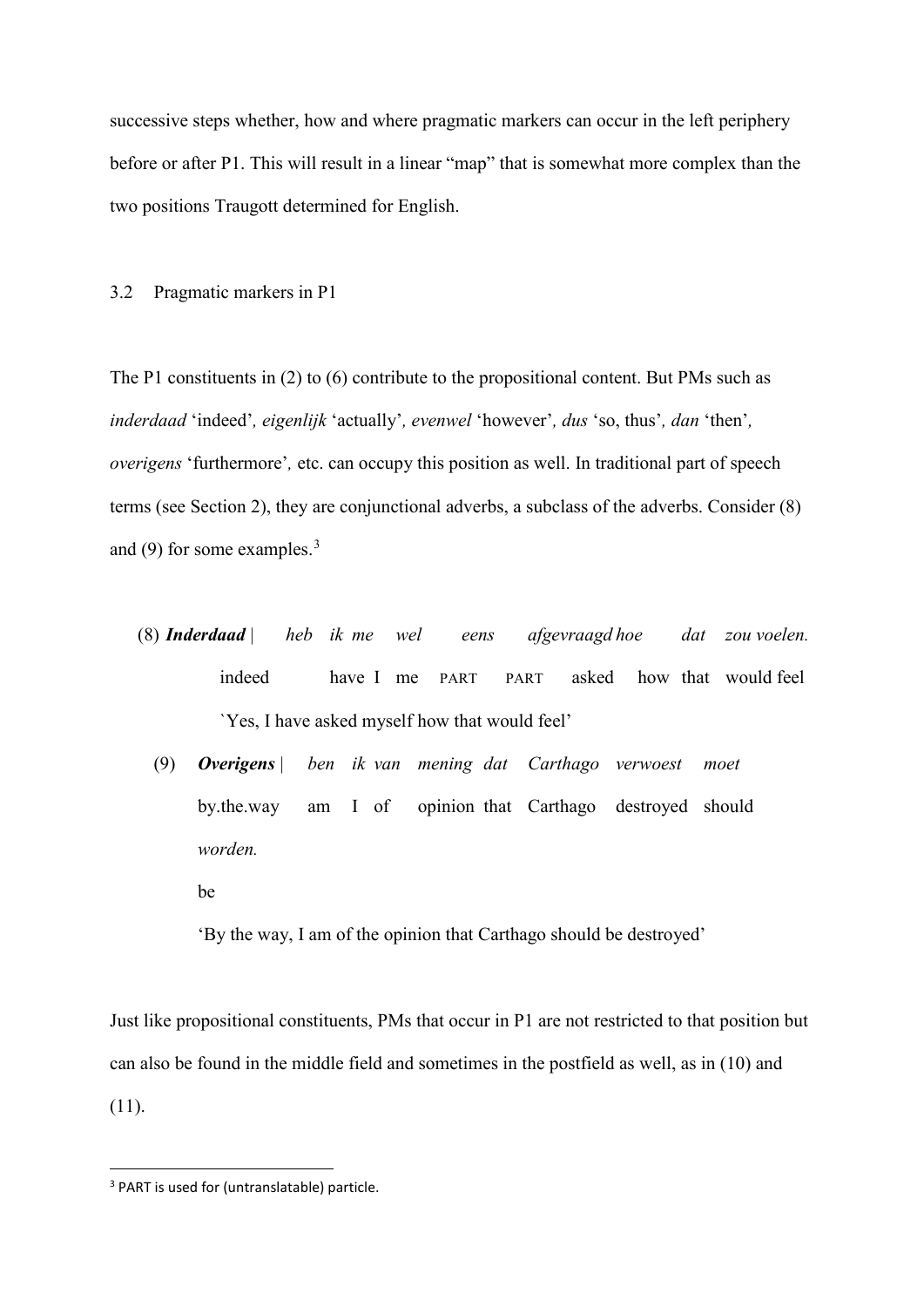- (10) *Meg Ryan* | *heeft* | *inderdaad weer trouwplannen* |. Meg Ryan has indeed again marriage.plans 'Yes, Meg Ryan is planning to marry again'
- (11) *Dat* | *heb* | *ik zelf ook gedaan* | *overigens*. that have I self also done by.the.way 'I have done that myself as well, by the way'

It is noteworthy that some PMs of the adverb type do not occur in the first sentence position, for example *kortom* 'summarizing', *trouwens* 'by the way', *evenwel* 'however' and *echter* 'however'.[4](#page-9-0) Apparently, the development of a pragmatic function can involve reduction of syntactic flexibility.

# 3.3 Post-P1 pragmatic markers

 $\overline{a}$ 

In English prose, one often encounters a contrastive conjunctional adverb after the first sentence constituent, as in *the women, however, ate a bit later*. This slot is open for a whole range of PMs, among which *I think*, as in *the baguettes, I think, were the best sellers of the day.* [5](#page-9-1) In written English, this type of PM is typically separated from the rest of the sentence by commas, suggesting parenthetical status. In Dutch and German, however, the Post-P1 position seems to be more strongly integrated in the sentence. In German grammar, this position is

<span id="page-9-0"></span><sup>4</sup> In normative discussions, the use of *echter* in P1 position is marked as wrong by some, cf. for example [https://onzetaal.nl/nieuws-en-dossiers/weblog/de-jongste-taalfouten/P50.](https://onzetaal.nl/nieuws-en-dossiers/weblog/de-jongste-taalfouten/P50) A considerable number of speakers, however, do use *echter* in P1, as we have observed ourselves in student essays.

<span id="page-9-1"></span><sup>5</sup> See<http://content.nroc.org/DevelopmentalEnglish/unit07/Foundations/parenthetical-expressions.html>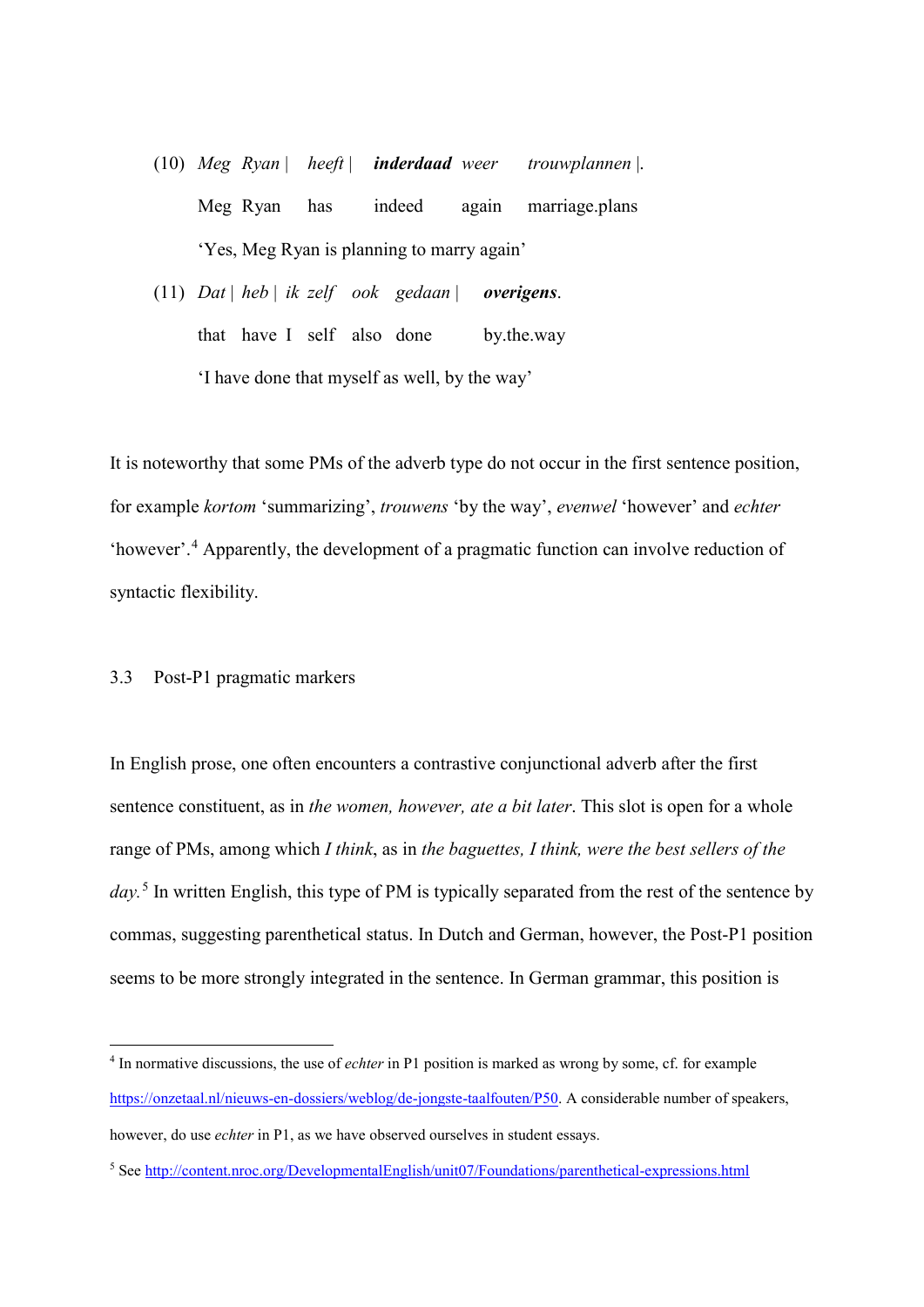called *Nacherstposition* 'after first position' (e.g. Pasch et al. 2003, Breindl 2008, 2011). German PMs are quite common in *Nacherstposition*, in various genres. In Dutch, the use of PMs in this position is restricted to formal genres like bible texts as in (12). The (German) example (13) was the reason for van der Wouden (2015) to call this position the "Barabbas position".

- (12) *In den beginne schiep God de hemel en de aarde. De aarde* | *nu* | *was woest en ledig.* (Gen. 1, 1–2) the earth now was unformed and void 'In the beginning God created the heaven and the earth. And the earth was without form, and void' (KJV)
- (13) *Da schrieen sie wieder allesamt und sprachen: Nicht diesen, sondern Barabbas! Barabbas | aber* | *war ein Mörder.* (Joh. 18:40, Lutherbibel) 'Then cried they all again, saying, Not this man, but Barabbas. Now Barabbas was a robber' (KJV)

The possibility of PMs in this position implies that we need another position in the linear schema of the Dutch sentence. Incorporating this, we can extend the schema in (1) to get (14).

(14)  $P1 - Post P1 - V2 - middle field - Vfinal - postfield$ 

3.4 PMs to the right and left of left dislocated constituents

Dutch, like English and German, has the possibility to put one constituent, typically a referential expression, in the position to the left of P1, with a pronominal repetition of the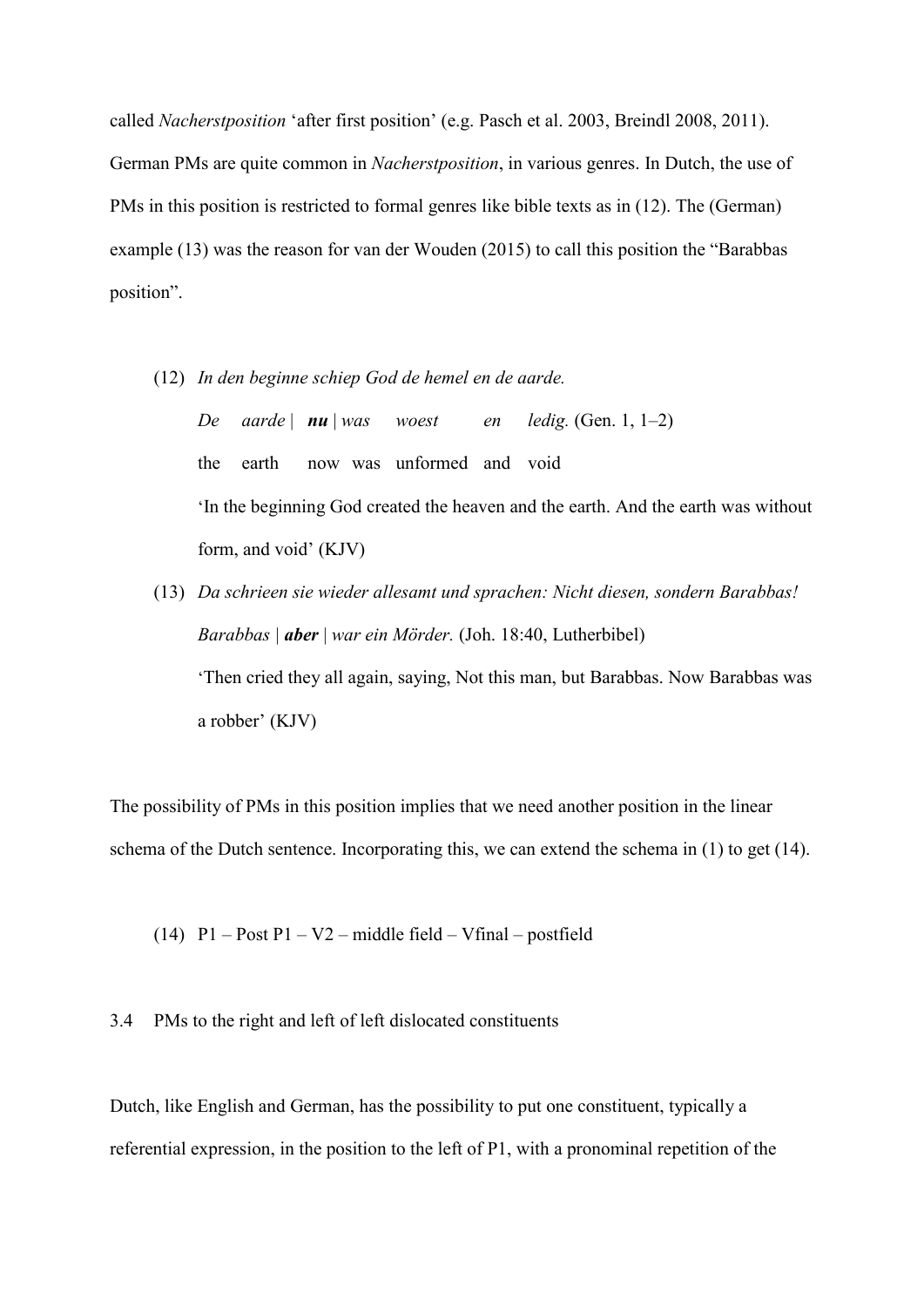reference in the main clause. Such a construction is known in the literature as left dislocation (Lambrecht 2001). In an earlier version of Dik's Functional Grammar, the position of left dislocated elements was named P2 (cf. van der Auwera 1987), a label we will use here because of its shortness. In (15) to (18), a few (constructed) examples of this construction are given.

- (15) *Die man* | *die* | *ken ik niet.* that man, that know I not 'That man, I don't know him'
- (16) *Die man* | *ik* | *zou hem wel kunnen vermoorden.* that man I would him PART can kill 'That man, I could kill him'

A particle that can be found after left dislocated constituents is *hè*.

(17) *Die man* | *hè | die ken ik niet.* that man PART that know I not 'That man, you know, I don't know him'

Another PM we found in this position is *ja*.

(18) *Oh* | *dat laatste stuk* | *ja* | *dat is mooi*. oh that last piece yes that is beautiful 'yes, that last piece is beautiful'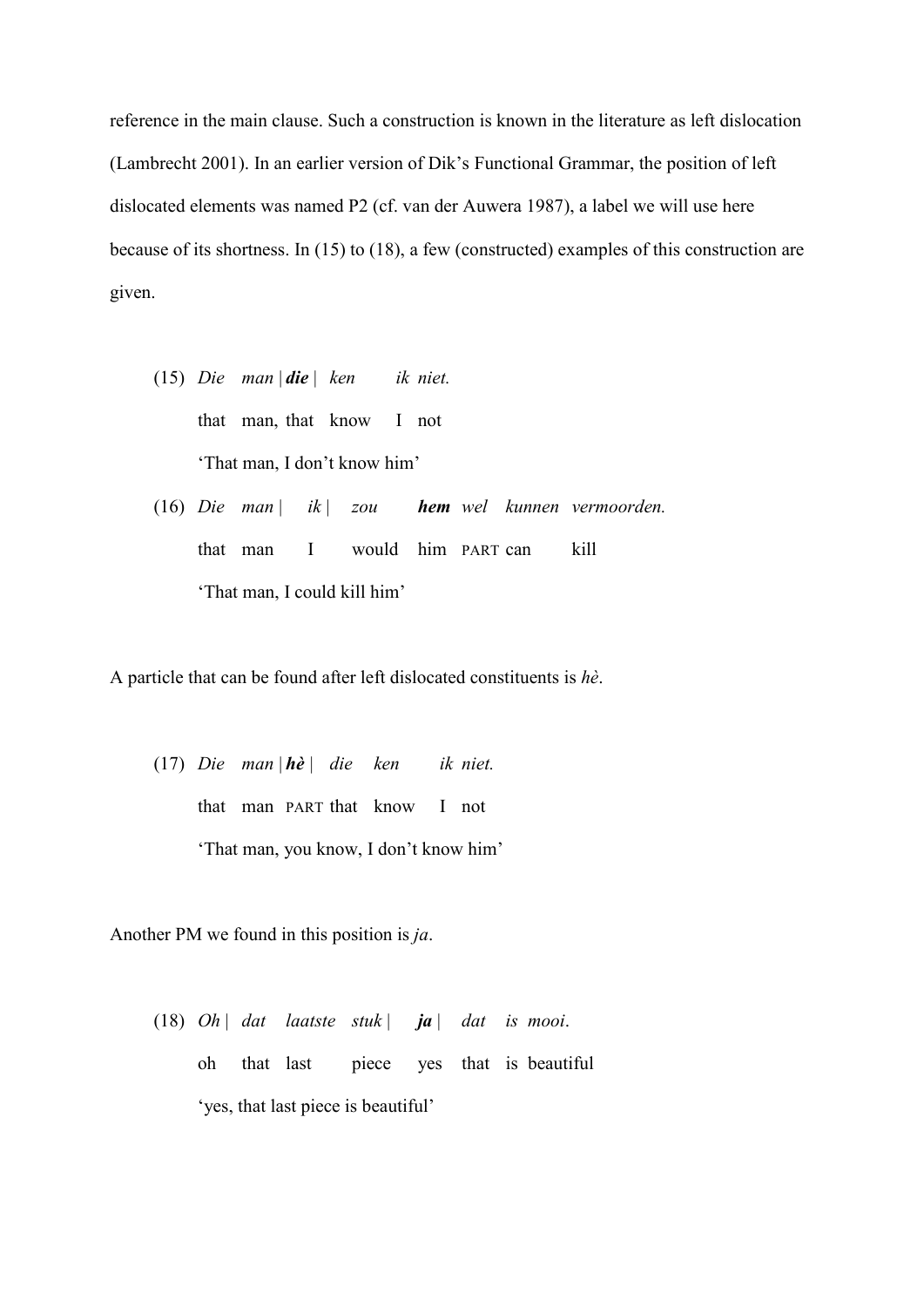To the left of P2, the left periphery is open for a wide range of particles, such as *oh* in (18) and *ja* in (19), and particle clusters, such as *oh nee* in (20) and *nee maar echt* in (21)).

- (19) *Ja* | *Ivo* | *dat is wel een vriend van me.* yes Ivo that is well a friend of me 'Yes, Ivo is indeed a friend of mine'
- (20) *Oh nee* | *niet Philip* | *nee* | *die is dan in Engeland*. oh no not Philip no that is then in England 'Oh no, not Philip. He is in England then'
- (21) *Nee maar echt* | *met de racefiets* | *dat is hartstikke mooi*  no but really with the racing.bike that is heart.stabbing beautiful *man.*

man

'believe me, with the racing bike, that is extremely nice'

We can finalize our linear schema as follows:

(22)  $Pre-P2 - P2 - post-P2 - P1 - post-P1 - V2 - middle field - Vfinal - postfield$ 

We thus distinguish four positions in the left periphery where PMs can be found: one to the left of P2 and one to the right, followed by P1 and Post-P1. If we assume that the proper clause starts with P1, then Pre-P2 and post-P2 represent extra-clausal positions. If there is no left dislocated constituent, the number of positions is reduced to three: the extra-clausal Pre-P1, P1 and Post-P1. As will be shown below, Pre-P1 can easily host sequences of PMs, leading to clusters (see in particular Section 5).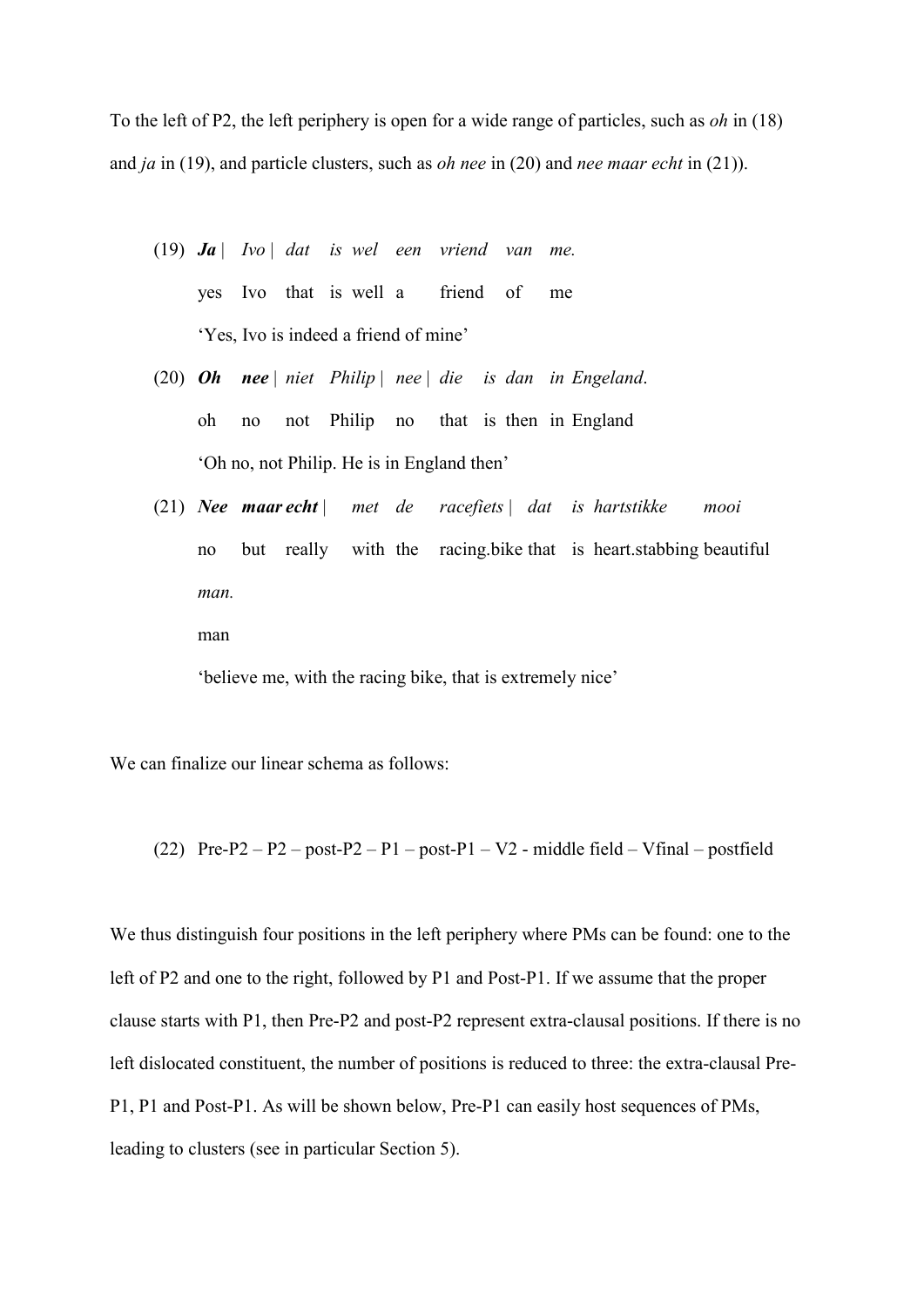#### **4 Functions of PMs in the left periphery**

#### 4.1 Functional classifications

In recent years, several proposals have been made with regard to the correlation between positions and pragmatic functions. An example of such a position-function correlation can be found in Alm et al.'s (2018) study on modal particles in German. They postulate a basic function for the paradigm of modal particles in German, which is positionally bound to the middle field, typically between thematic ("old") and rhematic ("new") information. According to Alm et al. (2018, 16), "[t]he basic function of all mps [modal particles] … consists in anchoring the current utterance in the argumentative situation, i.e. they signal that their host utterance should be interpreted in relation to a propositional aspect of the communicative situation that is proposed to be shared by the communication partners". The specific way of this "anchoring" depends, in their view, on the modal particle chosen (*ja*, *doch*, *eben*, etc.). This model thus considers the functioning of modal particles in terms of a "merge" between the positional paradigmatic function and the specific contribution of each particle that can occupy this slot.

With regard to the left and right periphery, the positions for PMs are rather clear (see Section 3) but the question of the relevant pragmatic functions is more controversial. Crible (2017), for example, lists no less than 30 functions for discourse markers in the left and right periphery. She groups the functions into four "domains": ideational, rhetorical, sequential, interpersonal. Such groupings are typically based on a differentiation of the indexical aspect at which the function is primarily oriented. Three such aspects play a central role in the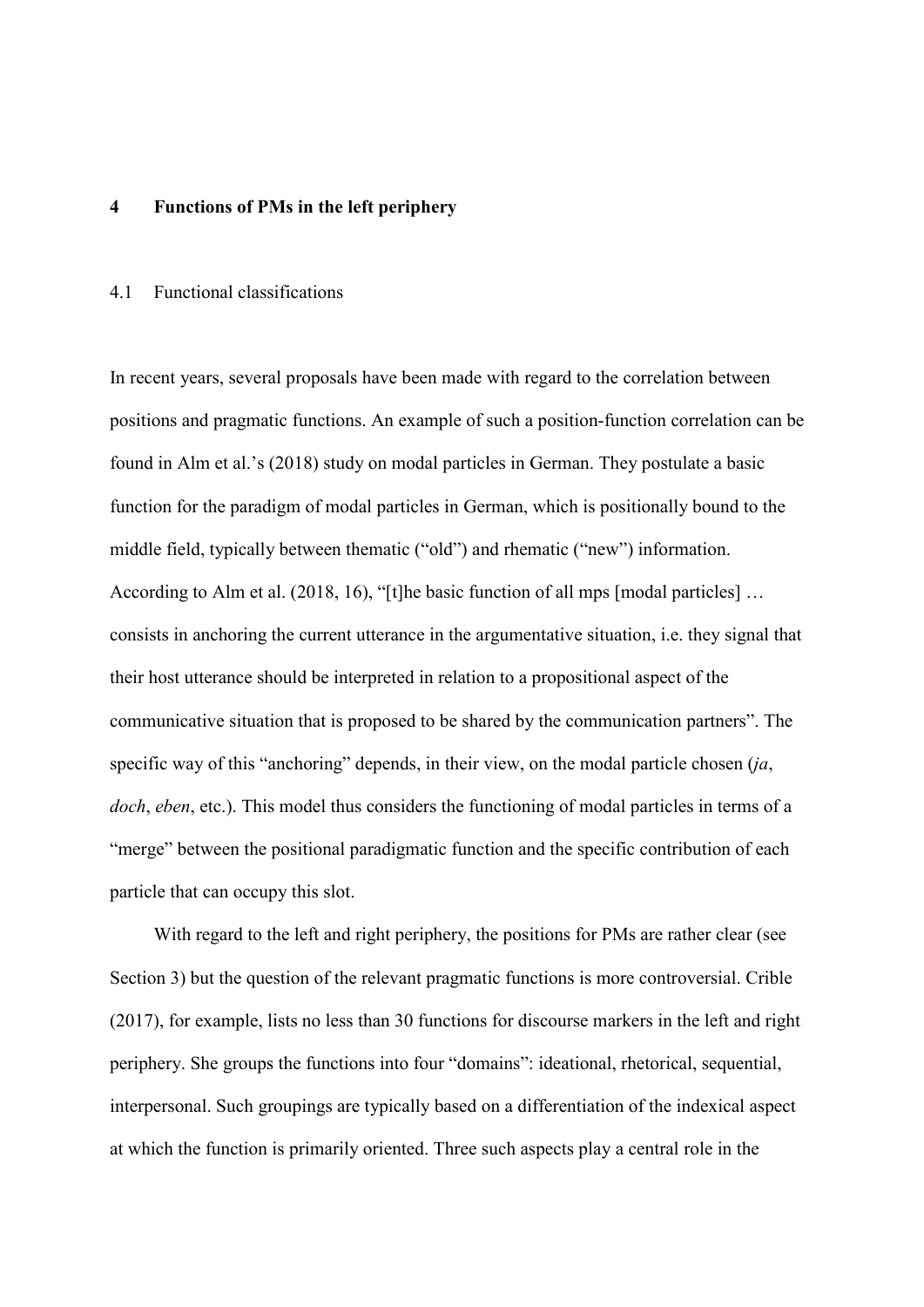literature: the text (discourse), the speaker and the hearer, cf. Brinton (1996, 268–272), who distinguishes the textual, subjective and interactive function. Traugott (2012, 2014) uses the labels "intersubjective" instead of "interactive". We will follow Traugott in this and thus distinguish with her between the textual, subjective and intersubjective functions of PMs. In the following, we focus on the subjective and intersubjective functions.

*Subjective* markers express an attitude of the speaker (cf. Du Bois 2007 for "stance particles" as an alternative label for this group). Expressive interjections are a prototypical case in point but epistemic adverbs like *natuurlijk* 'of course' and *misschien* 'maybe' could be listed here as well. *Zo* 'so' in pre-P1 position, as in (23), expresses surprise or admiration.

(23) *Zo* | *dat had ik niet gedacht.* so that had I not thought 'Wow, I didn't expect that'

*Zo* can also function as an uptake marker or as a starter after a non-verbal activity of the speaker, as in (24).

(24) *Zo* | *nu eerst een Bavaria.* So now first a Bavaria 'And now it is time for a Bavaria beer'

*Intersubjective* markers have to do with the speaker-hearer relation. With a particle like *inderdaad* 'indeed', the speaker shows agreement with the hearer, so it qualifies as an intersubjective particle. The verbal particles *hoor* 'hear'*, kom* 'come'*, zeg* 'say'*, luister* 'listen'*, kijk* 'look', *wacht* 'wait' originated as imperative forms, which explains why they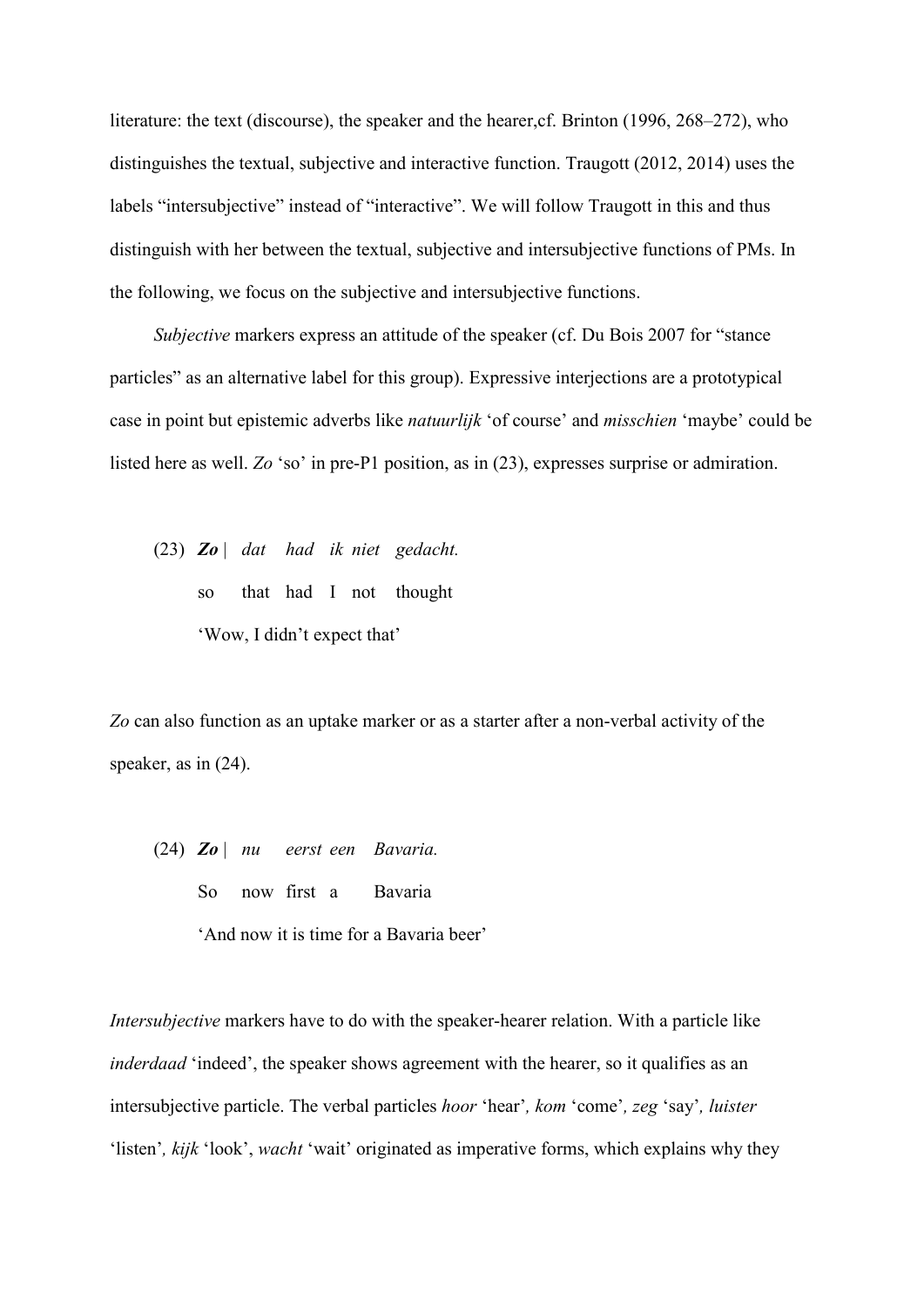appeal to the hearer (cf. De Vriendt 1994). We can thus classify them as intersubjective markers as well. *Kom* and *luister* occur Pre-P1, *hoor* in the right periphery and *zeg* can be found left and right, albeit with different functions. In the left periphery, *zeg* asks for the attention of the hearer, thus functioning intersubjectively, but rightward *zeg* is more subjective-intersubjective, appealing to the hearer to share or at least accept the attitude of the speaker, similar to rightward *hoor* (cf. Kirsner and van Heuven 1996).

This illustration of Traugott's list shows that there is some correlation between the part of speech classification of PMs and their pragmatic function, although the correlation is not absolute. But ultimately, it is the position and preceding context that play the main role in effectuating the functional interpretation of a PM, as argued by Alm et al. (2018) and Rühlemann and Gries (2020).

Beeching and Detges (2014) adopt Traugott's functional tripartition to discuss the question whether peripheries can be correlated with functions. They propose and discuss what they call the *Functional Asymmetry Hypothesis*. According to this hypothesis, linguistic items in the left periphery fulfill other functions than those in the right periphery. Their Table 1.4 (Beeching and Detges 2014, 11) lists the functions that are typically fulfilled by PMs in each of the peripheries. Linking the upcoming information with the preceding text and discourse (Traugott's textual function) is in the left periphery list, together with the "subjective" function, whereas the right periphery items are rather forward looking and modalizing (Traugott's intersubjective function). Beeching and Detges's (2014, 18) final conclusion, however, is somewhat different and less strict: "[T]he hypothesis that the left periphery is mainly concerned with discourse-structuring and the right periphery with modalising (stance, subjective and intersubjective) qualities cannot be upheld in a 'strong' and exclusive way".<sup>[6](#page-15-0)</sup>

 $\overline{a}$ 

<span id="page-15-0"></span> $6$  The fact that "subjective" is listed under left periphery in Table 1.4 and under right periphery in this concluding note indicates that at least this function can be fulfilled by PMs in both peripheries.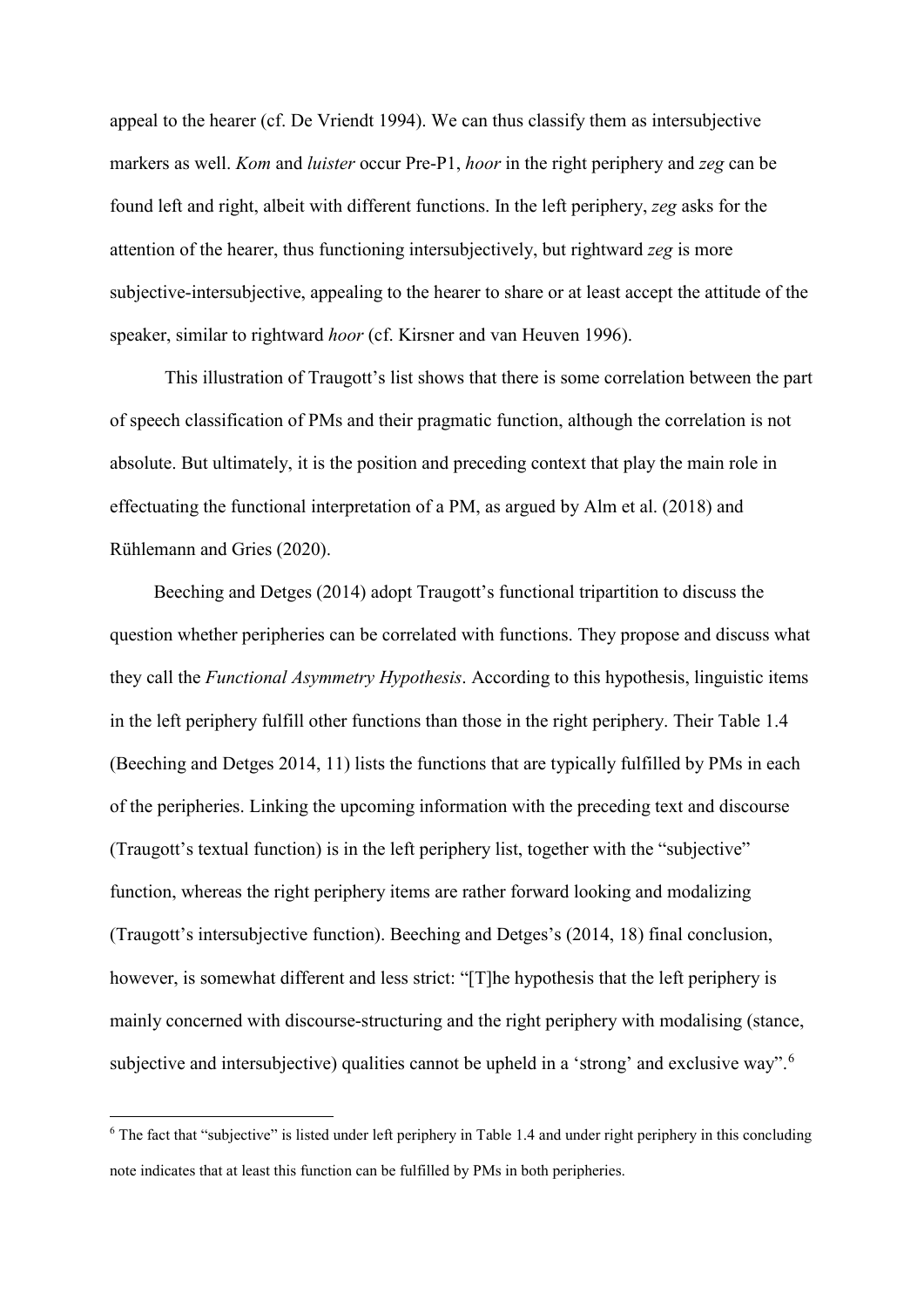At the same time, they see reason to keep up the belief "that some kind of asymmetry between left and right periphery does exist; in most cases it is shown that this asymmetry is a matter of frequency" (Beeching and Detges 2014, 19). Working in an interactionally linguistic approach, Auer and Lindström (2016) also find evidence for assuming asymmetry, stressing the intersubjective relevance of the right periphery.

All in all, the literature provides sufficient reason to keep on looking for possible correlations between peripheries and functions or, in our case, specific positions in the left periphery and functions, although we should not expect a perfect mapping. With this in mind, we will go through the positions distinguished for the Dutch left periphery in Section 3 once again, now from a primarily functional perspective.

4.2 PMs in P1 vs. Pre-P1

Dik (1997b, 382–383) devotes an interesting discussion to *natuurlijk* 'naturally, of course' in P1 and P2 (the intraclausal and the extraclausal position in the terminology of his later FDG framework), as in  $(25)$  and  $(26)$ .

- (25) | *Natuurlijk heeft Jan gisteren een fiets gekocht*. of.course has John yesterday a bicycle bought 'Of course John bought a bicycle yesterday.'
- (26) *Natuurlijk* | *Jan heeft gisteren een fiets gekocht*. of.course John has yesterday a bicycle bought 'Of course, John bought a bicycle yesterday.'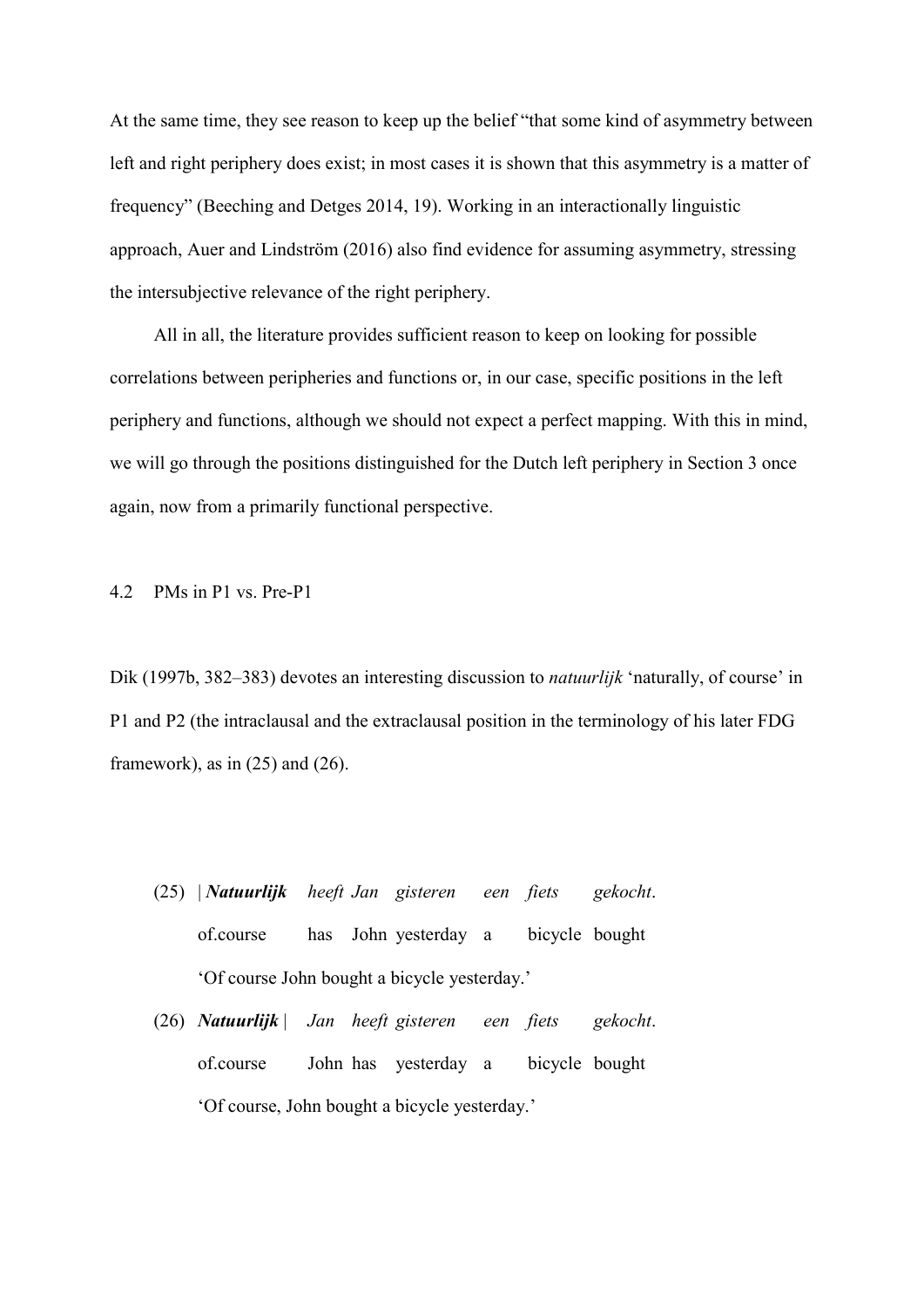The sentence with *natuurlijk* in the intraclausal P1-position in (25) is paraphrased by Dik as 'of course John bought a bicycle yesterday, how could it be otherwise', whereas the paraphrase for the extraclausal variant in (26) is 'O.K., I very well know and admit that John bought a bicycle yesterday, but …'. According to this interpretation, the intraclausal use has a subjective function, as the speaker expresses his attitude with regard to the reported event, whereas the extraclausal use of *natuurlijk* has an intersubjective function: the speaker admits that the event is the case, probably in reaction to a foregoing claim by the hearer. A natural follow up of (26) would be a contrastive statement by the same speaker, introduced by *maar* 'but'.

If this coupling of position and function holds, it should hold for other PMs in Dutch as well. *Alleen* 'only' is a particle that, like *natuurlijk*, can occur in both positions, as the examples (27) and (28) from the internet show.

(27) A *Denk je dat hij het echt van plan was? In die kofferbak kruipen en het deksel achter zich dichtdoen?*

> 'Do you think that this was really his intention? To hide in the trunk and close the lid behind him?'

B *Ja. Alleen denk ik niet dat hij er zelf iets mee te* yes only think I not that he there self something with to *maken had*. (from a novel)

do had

'Yes. The only thing is that I don't think he was involved'

- (28) A *De Rotterdamse VVD vindt dus wel dat er problemen zijn met integratie?* 'So the Rotterdam VVD agrees that there are integration problems?'
	- B *De problemen met integratie zijn er en dat hoeven wij niet te ontkennen*.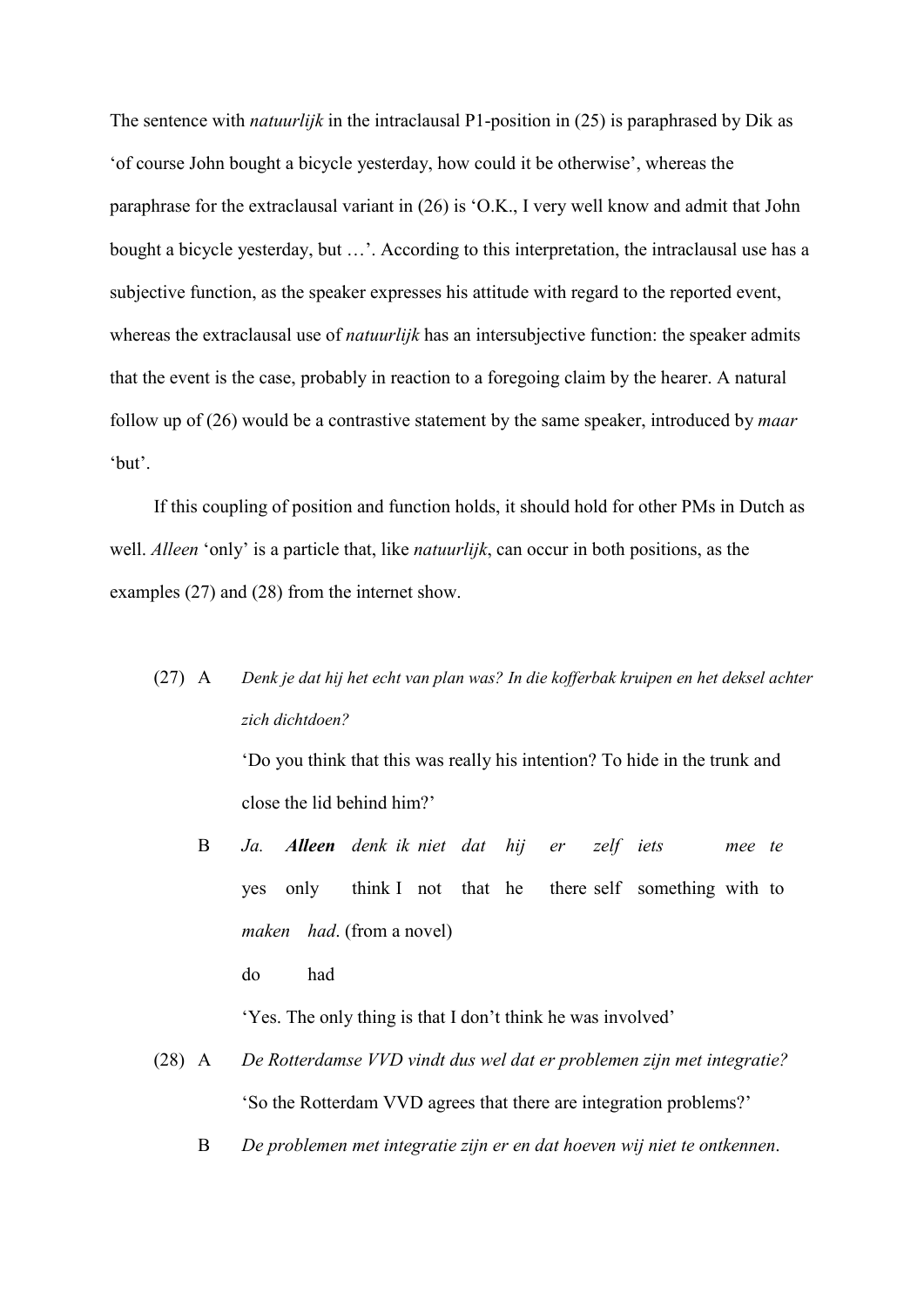'The integration problems are real, we don't have to deny that.' *Alleen* | *ik denk dat we het moeten oplossen met praktische*  only I think that we it must solve with practical *methoden*. methods

'But I think we have to choose practical solutions'

In both examples, the preceding question is answered in a positive way, in the first example with only *ja* 'yes', in the second with a longer confirmation. In the first example, the statement introduced by P1 *alleen* 'only' is a restriction on the initial agreement. The second example comes from an interview with a politician. After conceding that there are problems, the politician comes up with his own view, which is opposed to what others think. *Alleen* in P1 continues the perspective of the speaker, only adding a nuance, whereas extra-clausal *alleen* introduces an independent speech act (cf. also König 2017 who discusses *only John is very mean* vs. *only, John is very mean*).

At times, it can be observed that two different forms with closely related meanings specialize in one of the two functions (and positions). A case in point is the pair *integendeel* 'on the contrary' and *daarentegen* 'on the other hand'. *Daarentegen* is used intraclausally to point out a contrast between two statements,[7](#page-18-0) whereas extraclausal *integendeel* introduces a rejection, i.e. an independent speech act. Position and function seem to match here very well, in a similar way as we have observed for *alleen* and *natuurlijk*.

Likewise, *trouwens* 'by the way' in the left preriphery is used extraclausally (to the left of P1), *eigenlijk* 'actually' is intraclausal (in P1). This distribution seems to fit their function: *trouwens* functions on the textual-discourse level, as it is a digressive marker (cf. Fiorentini

 $\overline{a}$ 

<span id="page-18-0"></span><sup>7</sup> Cf. [https://www.taaltelefoon.be/integendeel-daarentegen.](https://www.taaltelefoon.be/integendeel-daarentegen)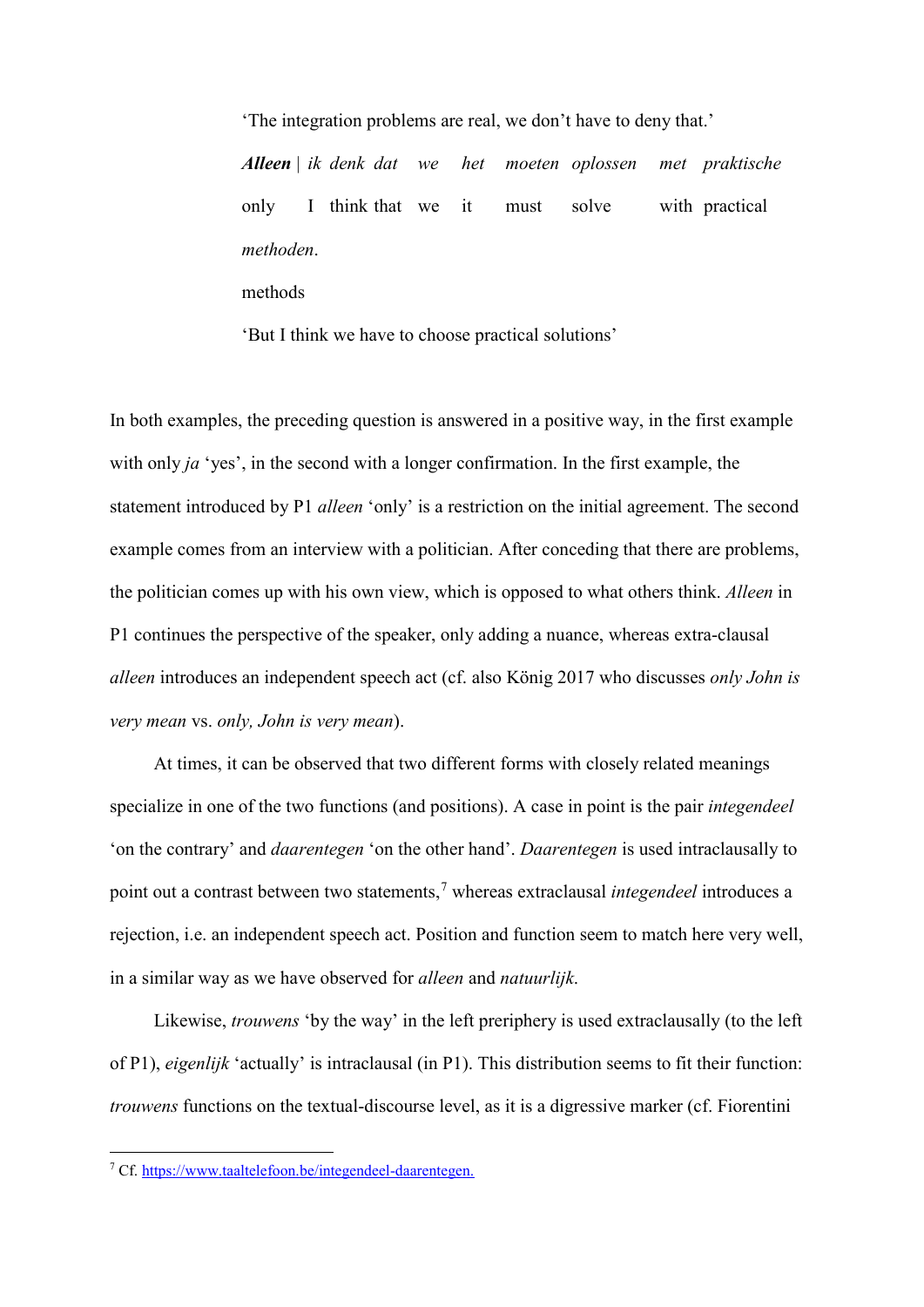and Sansò 2019), whereas *eigenlijk* 'actually' in P1 indicates that the speaker comes to a more specific insight upon rethinking the case; it is, in Traugott's classification, subjective. *Kortom* 'summarizing' clearly has a textual function and is indeed comparable to *trouwens* in its distributional behavior, as it is a Pre-P1 marker, indicating that what follows has the function of a summary in relation to the preceding discourse. Note that all these PMs can also occur in the middle field. In further research, it should be clarified whether this shift in position involves (maybe subtle) functional shifts.

How about coordinating conjunctions like *and, but* etc. and their Dutch counterparts *en*, *maar* etc.? As has been pointed out many times in the literature on PMs, conjunctions can be used in different "levels" or "domains" (cf. Schiffrin 1987, 25, Sweetser 1990, Ch. 4). Here we follow Dik (1997b), who distinguishes between their use as what he calls "connectors" and their use as "coordinators". In the latter function, they link propositional content, whereas, in the connector function, they are to be considered in the same slot paradigmatically as *nevertheless* in *It was a very difficult examination. Nevertheless, he passed it with distinction*. This is schematized as: Preceding Clause(s), Connector, New Clause, "where the Connector has the primary roles of linking the New Clause to the Preceding Clause(s) while at the same time specifying a semantic/pragmatic relation between the two" (Dik 1997b, 440). Conjunctions preceding a question or imperative function even more unambiguously as connectors.

Interestingly, *en* 'and' in its connector function has developed a special use in the context of a following question, typically accompanied by a short break between *en* and the question, indicated by a comma in (29):

(29) *En, heb je nog iets gevonden?* and have you still anything found?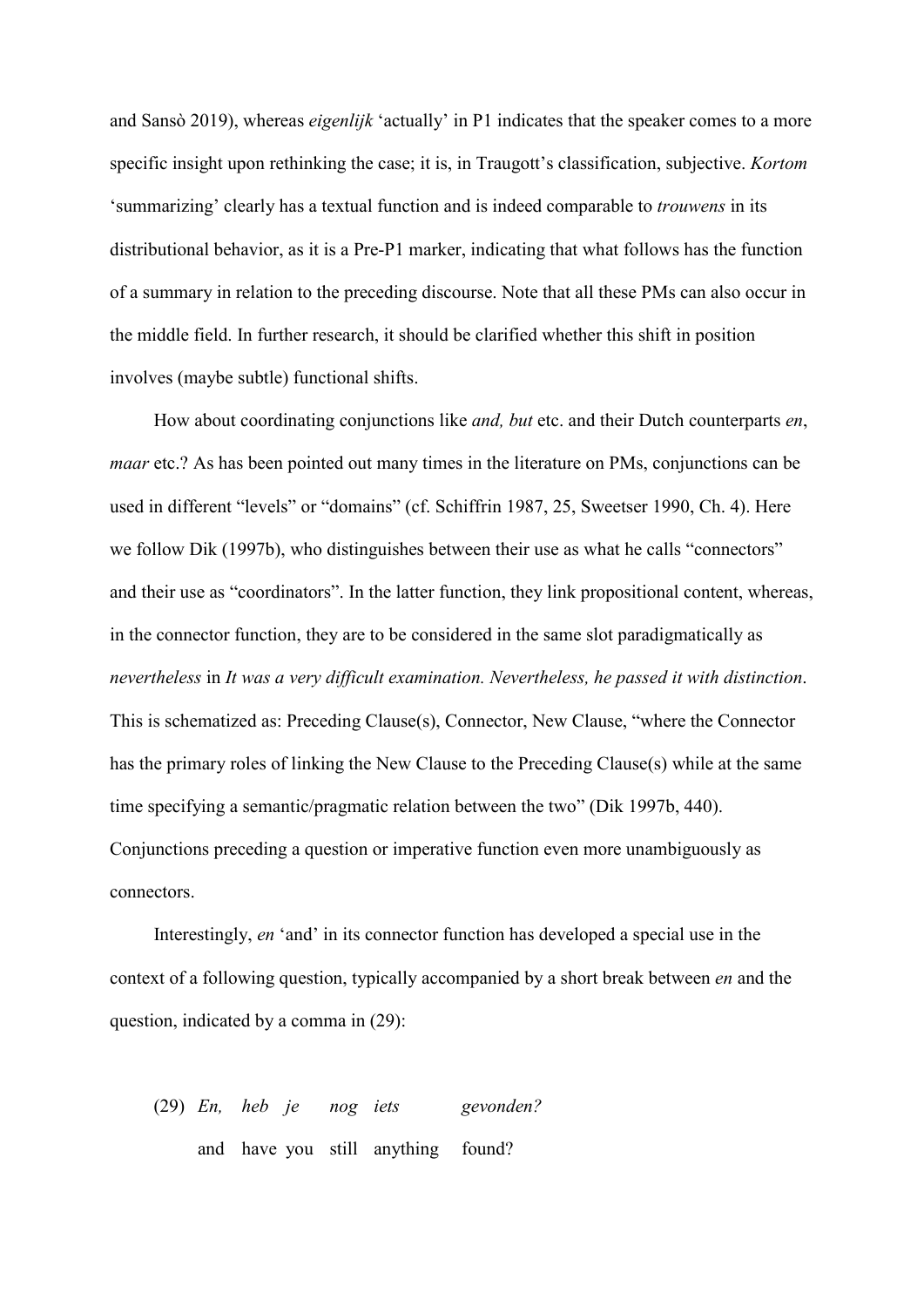'And, did you find anything?'

Here, *en* 'and' indicates that the question is prompted by earlier interaction or discourse and that the speaker is strongly interested in the answer, a combination of the textual and subjective function. The short break can be interpreted as an extra sign of interest. *Maar* and *of* can also be used before a question but without such a comma intonation. The context of a following question apparently suffices for interpreting them as connectors. Another interesting use of *en* as a connector is one in which it is followed by a dependent clause starting with *of* (*en* combined with insubordination), typically after a preceding question, as in (30). The answer introduced by *en of* is always emphatic: 'No doubt about the truth of the answer' (the adverbial *nou* enhances the emphasis). [8](#page-20-0)

(30) A: *Vond je het leuk?* B: *nou en of ik het leuk vond!* found you it nice? now and if I it nice found 'Did you like it?' 'You bet I did!'

When PMs have an interjectional basis (not adverbial, not conjunctional), their only possible position in the left periphery is extra-clausal, as in (31) to (33), i.e. they never occur at P1.

(31) *Ja* | *dat kan.* yes that can 'yes, that is possible' (32) *Oh* | *da's heel lang geleden al hè?*

 $\overline{a}$ 

<span id="page-20-0"></span><sup>8</sup> Note that *nou en of* has developed into a fixed expression that can be used all by itself. It has found its way into the large *Van Dale* dictionary, where it is described as *sterke bevestiging* 'strong confirmation'.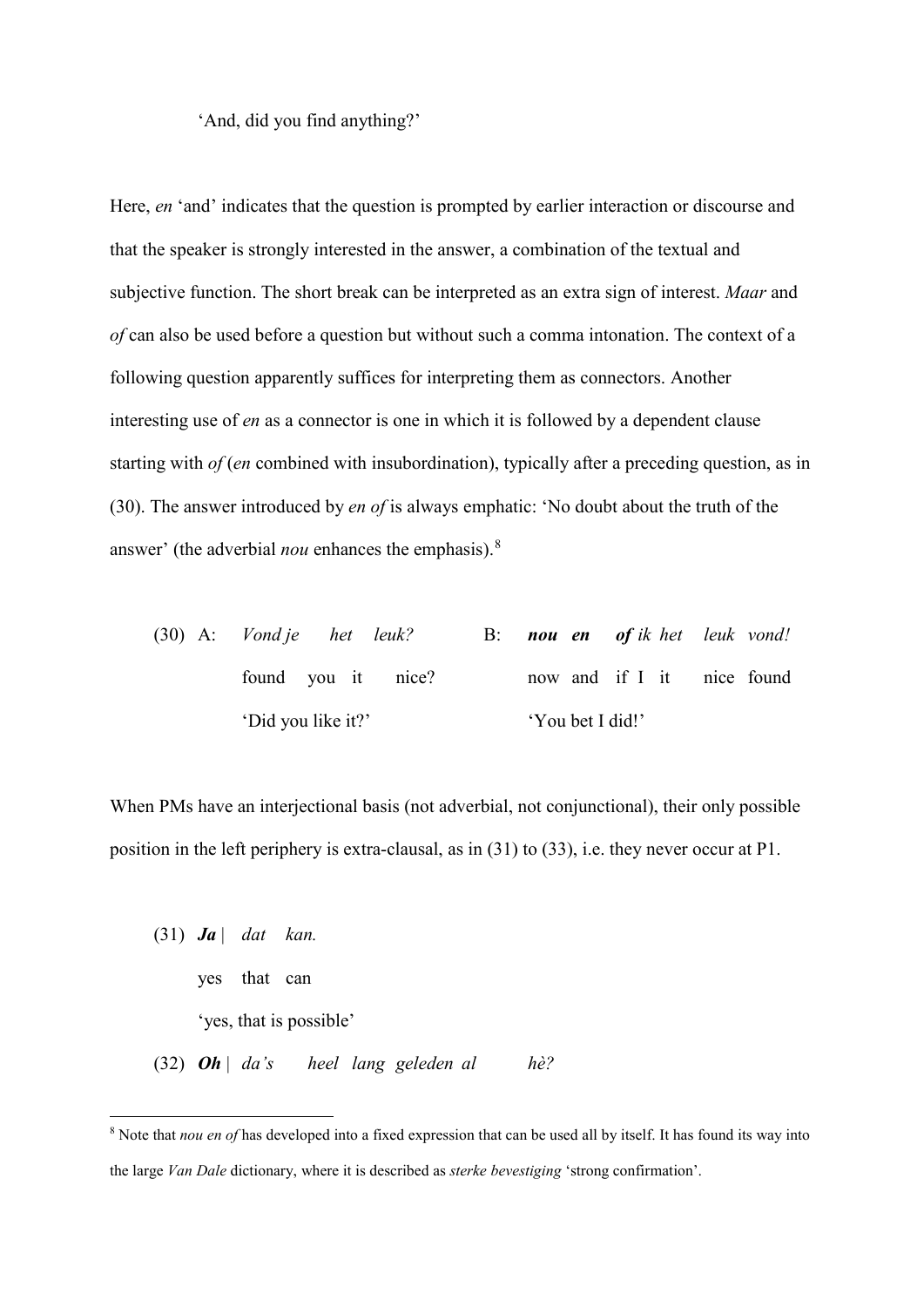oh that.is very long ago already is.it.not 'oh that is already very long ago isn't it?'

(33) *Ja nee* | *dat is goed.* yes no that is good

'yes that is fine'

Whereas *ja* functions as a positive but at the same time rather neutral uptake, *oh* is an uptake that is also subjective, it expresses some surprise. We consider *ja nee* as an idiomatic combination (see Section 5 on clustering), suggesting that there is a moment of reflection on the part of the speaker, implying an emphatic confirmation ('even on considering a possible negation, I say yes').

Now that we have looked at the functional possibilities of P1 and Pre-P1 positions, it is time to turn to the other positions we distinguished in Section 3.

## 4.3 PMs after P1constituents

Both Breindl (2008, 2011) and van der Wouden (2015) observe (for German and Dutch, respectively) that the Post-P1 position is paradigmatically restricted to a subset of the conjunctional adverbs. According to Breindl (2008, 2011), German PMs in this position have to do with different types of topic management. For Dutch, the functional scope seems to be even more restricted: Van der Wouden (2015, 560) argues that the construction with a PM in this position specifically marks a shifted discourse topic, that is, a topic that is unexpected in the ongoing discourse.

The occurrence of particles in this specific position raises a problem for traditional syntax, which assumes that V2 implies only one preceding position within the clause (the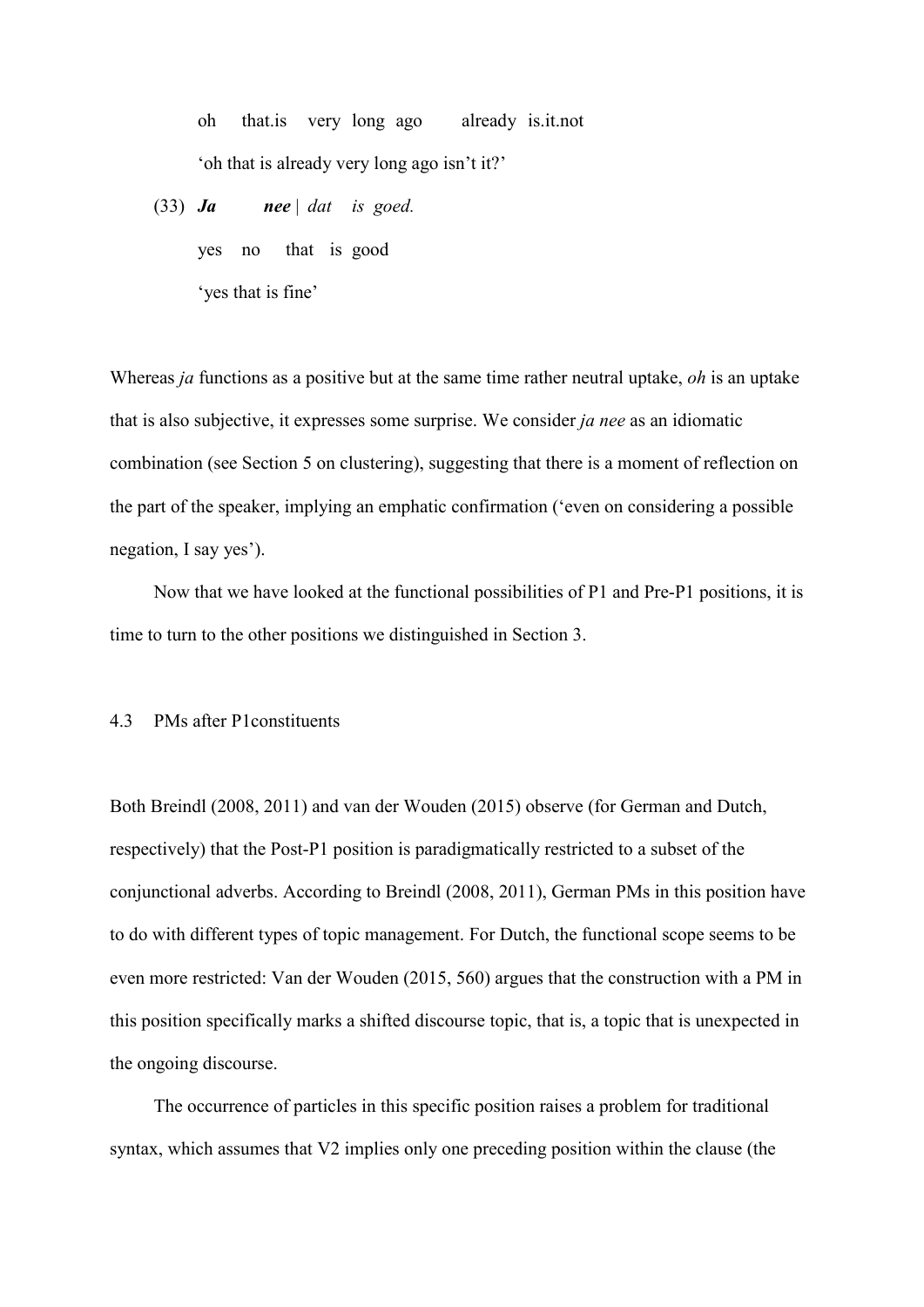number 2 in 'V2' indicates exactly this). The one-position restriction could be upheld by attributing parenthetical status to the PM following P1, thus taking it out of the regular linear order. As the use of this position is typical for written language, intonational data which could help decide the issue, are not available, although intuitively, pronouncing such texts does not require comma intonation. Another option is to consider PMs in this position as strongly linked to the constituent in P1, similar to a reversed focus particle (*even Peter*, *Peter even*), so that they can be seen as one constituent. A third option would be to accept that the oneconstituent rule only holds for constituents contributing to propositional content. We leave the choice between these options for another occasion.

## 4.4 PMs after left dislocated constituents

In FDG, a dislocated constituent is called Theme. Dik (1997b, 389) argues that Themes fulfill an independent function: "[A] constituent with Theme function specifies an ensemble of entities with respect to which the following clause is going to present some relevant information." The Theme can thus be seen as an independent speech act. In a similar vein, Portner (2004) states that such constituents involve separate performatives, as in (34).

- (34) a. *Maria, I like her very much.*
	- b. At-issue: I assert that I like Mary very much.
	- c. Not-at-issue: I hereby request that you activate your mental representation of Mary.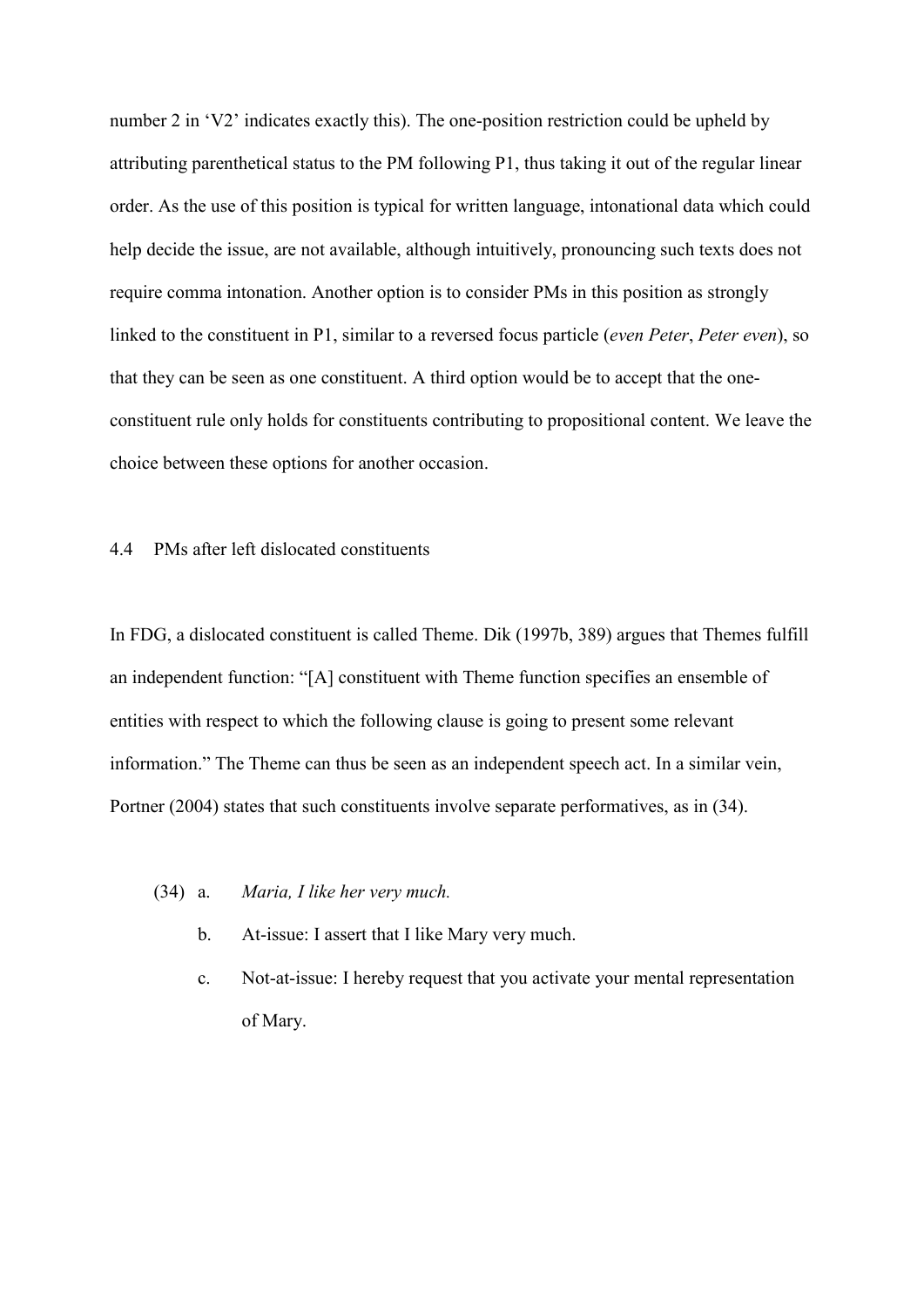The left dislocated constituent thus performs a not-at-issue speech act. Looking at PMs that can follow such left dislocated constituents, we found *hè* and *weet je* (*wel*) 'you know' as typical cases, as in (35) and (36).

- (35) *Die man hè*, *die ken ik niet.* that man PART that know I not 'That man, you know, I don't know him'
- (36) *Die snelle weet je wel die heeft het tempo er goed inzitten.* [9](#page-23-0)

that fast know you well that has the speed there good sit.in 'that fast one, you know, he has the right pace'

In English, a comparable example would be (37)

 $\overline{a}$ 

(37) *That man that we saw yesterday, right, I don't know him*

Besides this use after a left dislocated constituent, *hè* can be found utterance-finally, as in (38).

(38) *Voor degenen die werken is dat natuurlijk wel hartstikke mooi* for those that work is that of.course PART very beautiful

<span id="page-23-0"></span><sup>9</sup> As a reviewer remarked, *weet je wel* can also be interpreted as a vague noun, equivalent to *what's his name*. In both cases, the speaker appeals to the hearer's knowledge to jointly establish the intended referent. We have the impression, however, that *weet je wel* as a noun would be used with a different intonation contour than *weet je wel* as a PM. We leave this as a suggestion for further research.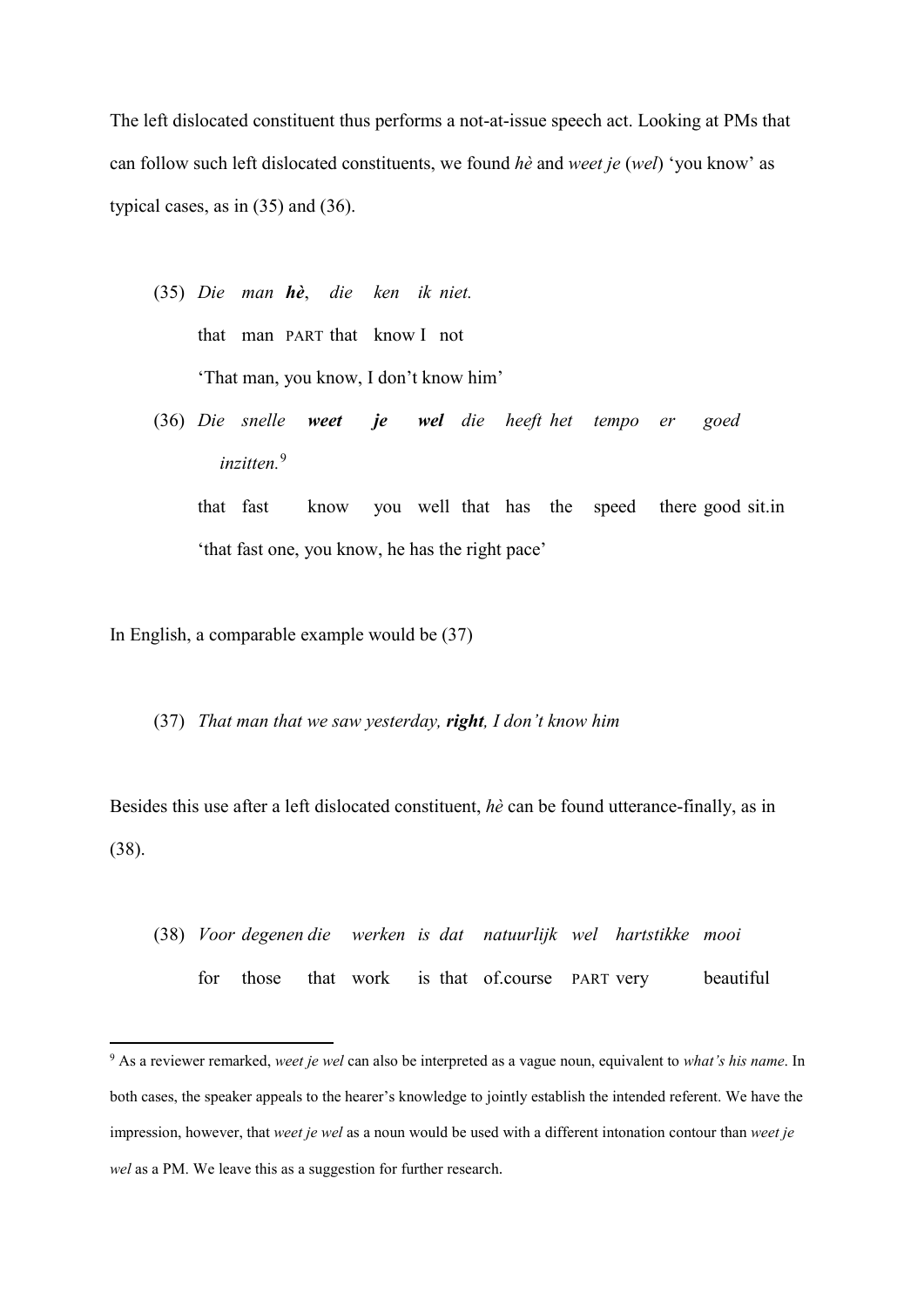| *hè*?

PART

'For those working that is of course very attractive, isn't it?'

This final use has an intersubjective dimension, in the sense that the speaker indicates that she assumes that the hearer will share her opinion (Kirsner and van Heuven 1996). At the same time, a turn-transferring function is involved. If we compare this use of *hè* with the one after a left dislocated constituent, we see similarities and differences. Both instances of *hè* are intersubjective: the knowledge of the hearer in relation to that of the speaker is addressed with the intention of seeking alignment. But the utterance-final position automatically involves the additional turn-transferring function, so that we cannot claim that the use of *hè* in these two positions is functionally equivalent.

To complicate things even more, Dutch has a Pre-P1 *hè* which can clearly be distinguished from the two uses of this particle just discussed. Initial *hè* is subjectiveexpressive, most of the time expressing a negative feeling (irritation, disappointment), as in (39).

(39) *Hè* | *wat is dat nou weer?* PART what is that PART again? 'Huh? What was that?'

We can thus observe position-specific functional specialization of the "same" particle. This observation is in line with the general perspective we try to develop in this chapter, namely that the placing of "free" PMs in specific positions is not arbitrary. It makes a difference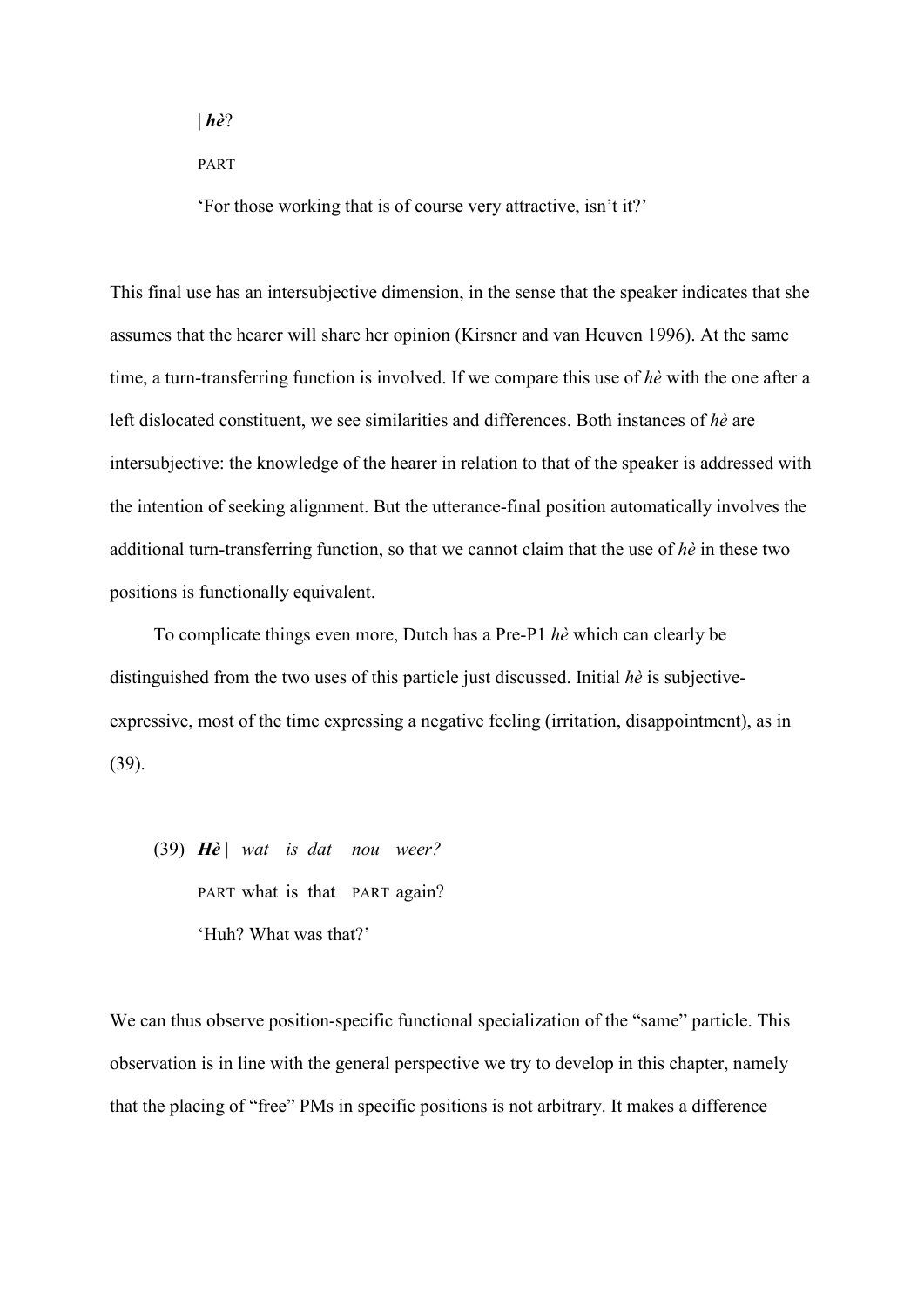whether *hè* occurs initially, as in (39), after a left-dislocated constituent, as in (35), or at the end of an utterance, as in (38).

A functional differentiation can also be found for *zeg*, the imperative form of the Dutch verb *zeggen* 'to say'. Initial *zeg* is used to attract the attention of the hearer, in (41) mentioned by name immediately following *zeg*, or at least signaling that one is about to tell something.

(40) *Zeg Jean-Paul* | *waar was je naartoe?* say Jean-Paul where was you to 'Hey Jean-Paul where have you been?'

In contrast, final use of *zeg* expresses intersubjective involvement, in the case of (41) more specifically "empathy".

(41) *Wat vervelend voor je, zeg!*  what annoying for you say 'How annoying for you! Really!'

Expressing empathy is clearly an intersubjective function. As an attention getter, initial *zeg* functions on the level of interaction management. Both functions are hearer-directed but on different functional levels.

4.5 A short functional look at PMs in the middle field

Adverbs can move freely across the fields of the Dutch sentence, in particular conjunctional ones, as  $(42)$  to  $(45)$  show.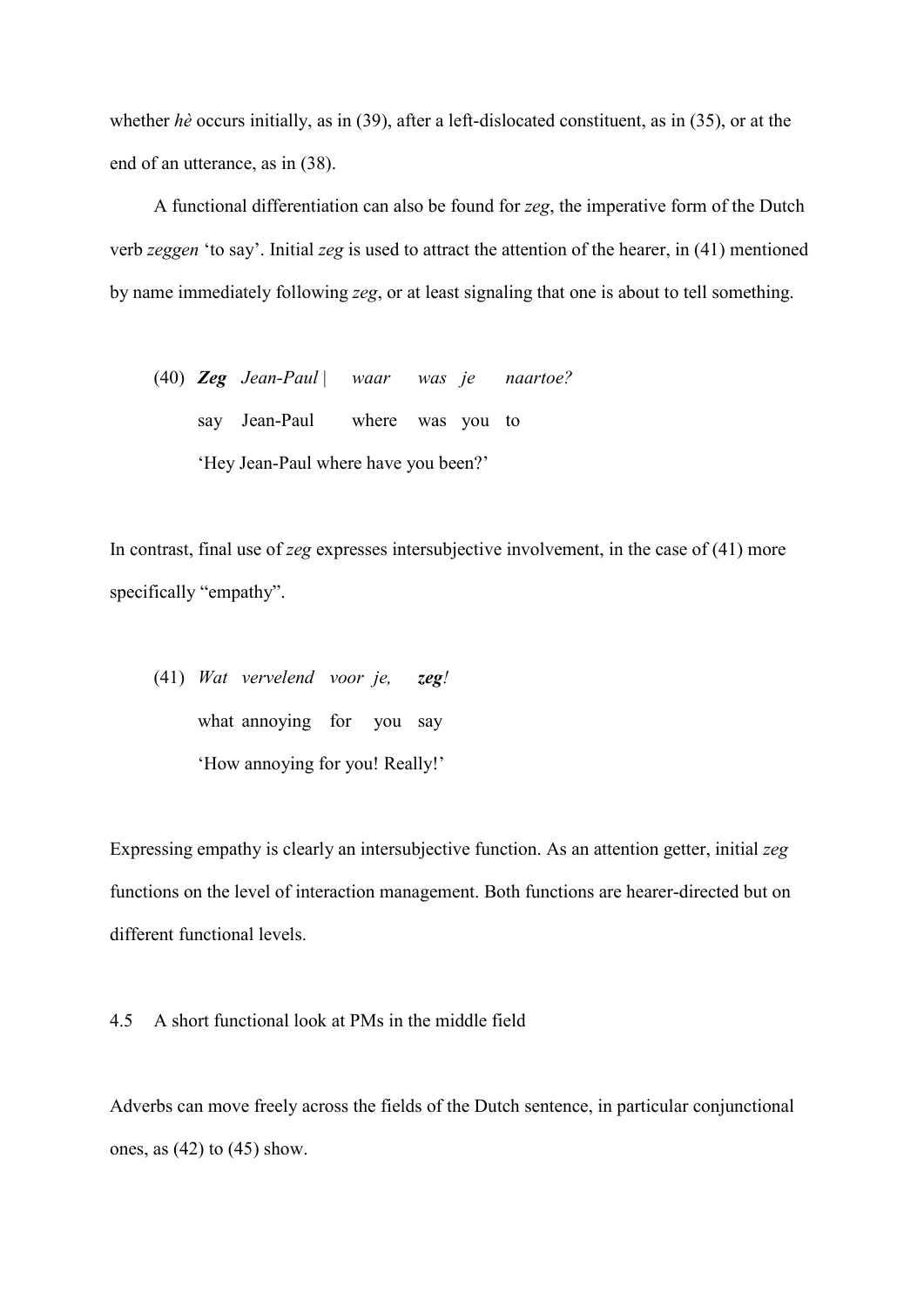- (42) *Inderdaad | heb ik me wel eens afgevraagd hoe dat zou voelen.* indeed have I me PART PART asked how that would feel 'Yes, I have asked myself how that would feel'
- (43) *Meg Ryan* | *heeft* | *inderdaad weer trouwplannen |.* Meg Ryan has indeed again marriage.plans 'Yes, Meg Ryan is planning to marry again'
- (44) *Overigens | ben ik van mening dat Carthago verwoest moet*  furthermore am I of opinion that Carthago destroyed should *worden.*

be

'Furthermore, I am of the opinion that Carthago should be destroyed'

(45) *Dat* | *heb* | *ik zelf ook gedaan* | *overigens.* that have I self also done furthermore 'I have done that myself as well, by the way'

However, if we assume that the position-function alignment holds generally, we should expect functional differences. On this point, it is worthwhile to take a short look at some results from Evers-Vermeul's (2010) study on the Dutch conjunctional adverb *dus* 'so, thus', a flexible item that can occur pre-P1, in P1, in the middle field and in the right periphery. Evers-Vermeul restricted her study to the difference between occurrence of *dus* in P1 and in the middle field. Her data show that there is no absolute functional difference but she did find a tendency that the use of *dus* in P1 involves an inferential link to the preceding sentence, whereas *dus* in the middle field tends to indicate that the information in the present sentence belongs to already shared knowledge of writer and reader. In other words, the use of *dus* in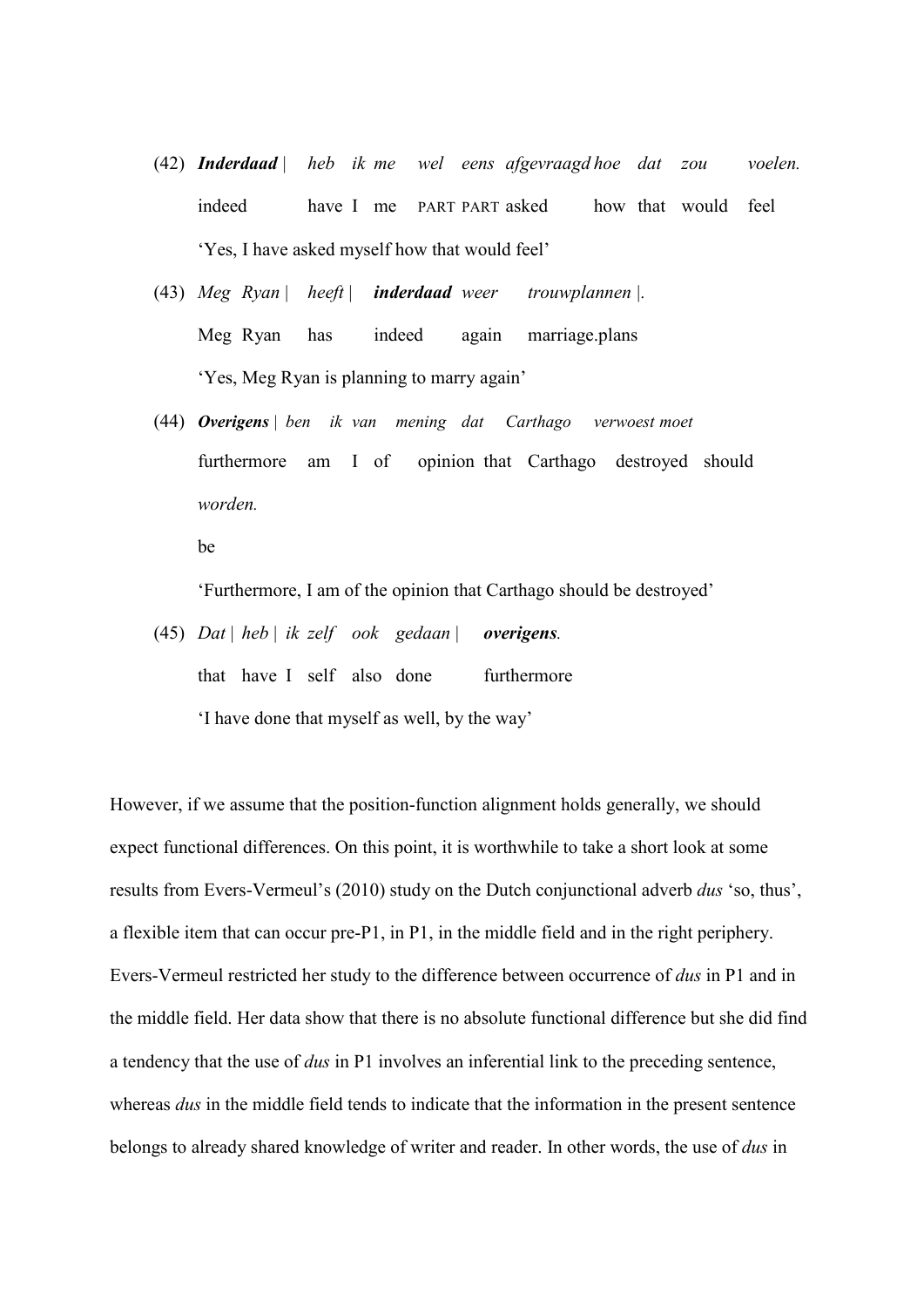the first sentence position typically involves a textual function, whereas the position in the middle field evokes an intersubjective interpretation. This observation is in harmony with the fact that modal particles, a paradigm of adverbs that is restricted to the middle field, also function, in a specific way, on the intersubjective level. In Dutch particle research, *dus* in the middle field has not been listed as belonging to the paradigm of modal particles, with the argument that *dus* can appear in P1 without a noticeable meaning change, whereas prototypical modal particles clearly change meaning when moved to P1. But if there is indeed a tendency to shift function in the sense of Evers-Vermeul, we see no objection to accepting middle field *dus* as a member of the paradigm of modal particles.

Can we generalize the finding of Evers-Vermeul to other conjunctional adverbs? A statistical *and* interpretative analysis of a corpus would be required to find this out, something which we recommend as a topic for further research.

# **5 PM clustering in the left periphery**

Pragmatic markers can come in asyndetic clusters (cf. Cuenca and Crible 2019 for English, among others). With regard to the left periphery of Dutch clauses, we observed that such clusters only occur at the very beginning of clauses, that is, in P2 but not in P1 or post-P1. Such clusters can be found most often in clauses at turn beginnings. Before we take a look at a few examples, we review some publications on PM clustering, in particular with regard to the question whether there are constraints on the internal order in such clusters and whether this order is functionally motivated.

PM clustering is quite a striking phenomenon in the case of modal particle clusters in German and Dutch, which was addressed, among others, by Thurmair (1991) and De Vriendt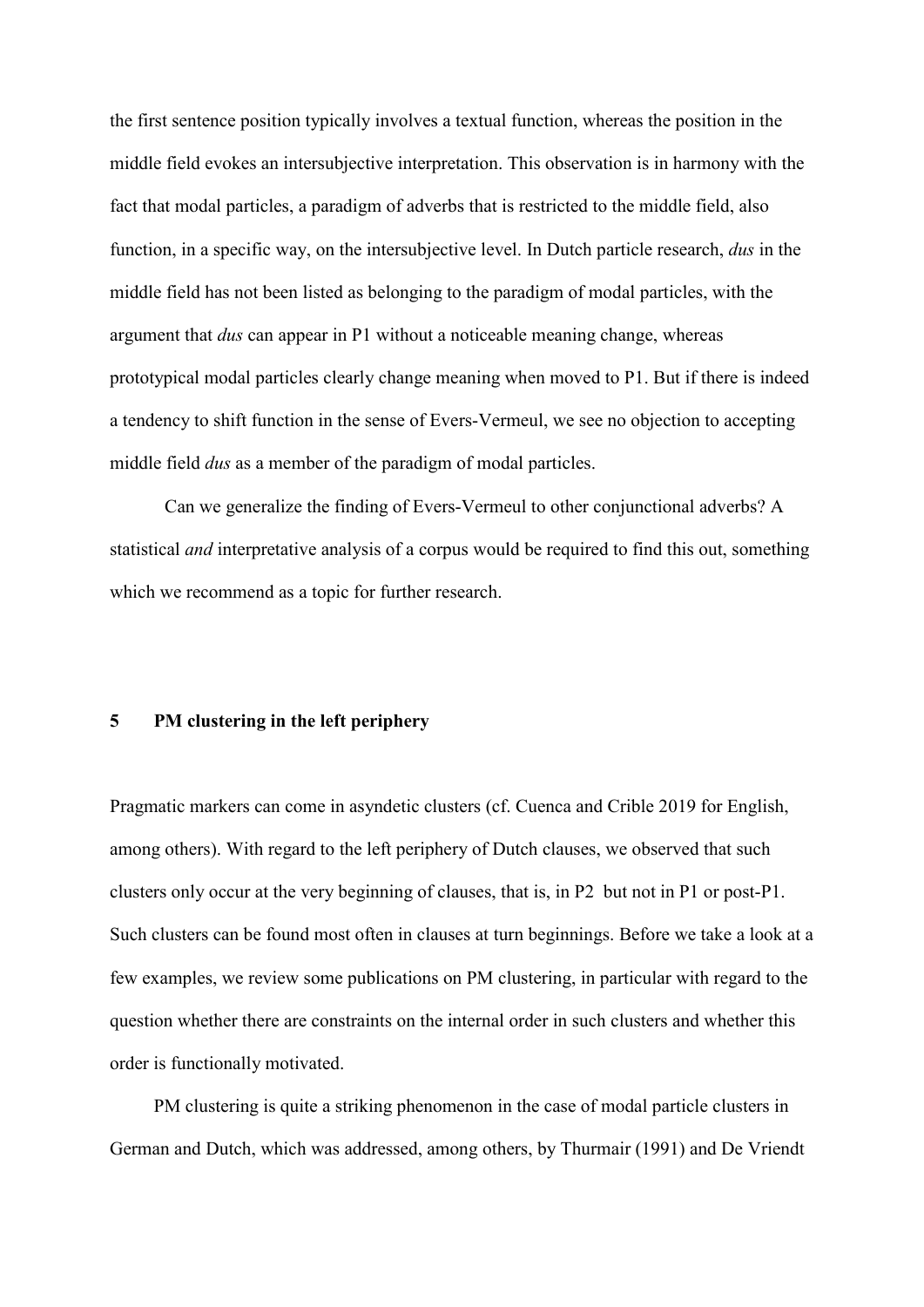et al. (1991), respectively. According to De Vriendt et al. (1991), the order of modal particles in a cluster can be understood on the basis of the semantics of the adverbs they are derived from. For example, if the adverb has a deictic meaning, like *nu* 'now' and *dan* 'then', they tend to be at the left end of the cluster, whereas quantifying adverbs like *eens* 'once' and *even*  'a moment' are found at the right end of clusters.

Thurmair (1991, 31) discusses two types of explanations; her data provide support for both of them. One explanatory perspective is based on the parts of speech from which the particle is recruited (in most cases, the "original" function is preserved as well): "[P]articles that are also conjunctions (*aber, denn, doch*) always occur right at the beginning of a combination, while particles that are also adverbs (*einfach, schon, mal*) are at the end, and those that are focus particles as well (*auch, nur, bloß*) are relatively near the end. Modal particles that are also sentence adverbs (*wohl, eigentlich, vielleicht*) are situated in the middle." Her other explanatory rule is more function-based: "[T]he more specific a particle is, the further to the right it will stand in a particle combination." (Thurmair 1991, 31) Specificity has to do here with different pragmatic functions like relating to the previous turn or indicating the illocutionary force. For example, according to Thurmair (1991, 31), hearerdirectedness and final position correlate: "[T]hose modal particles by which the coparticipant in the interaction is particularly influenced in one way or another in her/his linguistic or nonlinguistic actions occur in final position." More recently, Müller (2018) analyzed the clusters *ja doch*, *doch auch* and *halt eben* and argued that these orderings are functionally motivated as well. The marked reversed orders she observes in her corpus occur in special contexts.

Turning now to clusters in the left and right periphery, we discuss a recent proposal by Haselow (2019), who proposed a functionally oriented *Discourse Marking Sequencing Hypothesis* for the sequential order of pragmatic markers in initial and final clusters of English PMs. This model again does not assume strict positions but rather a linear continuum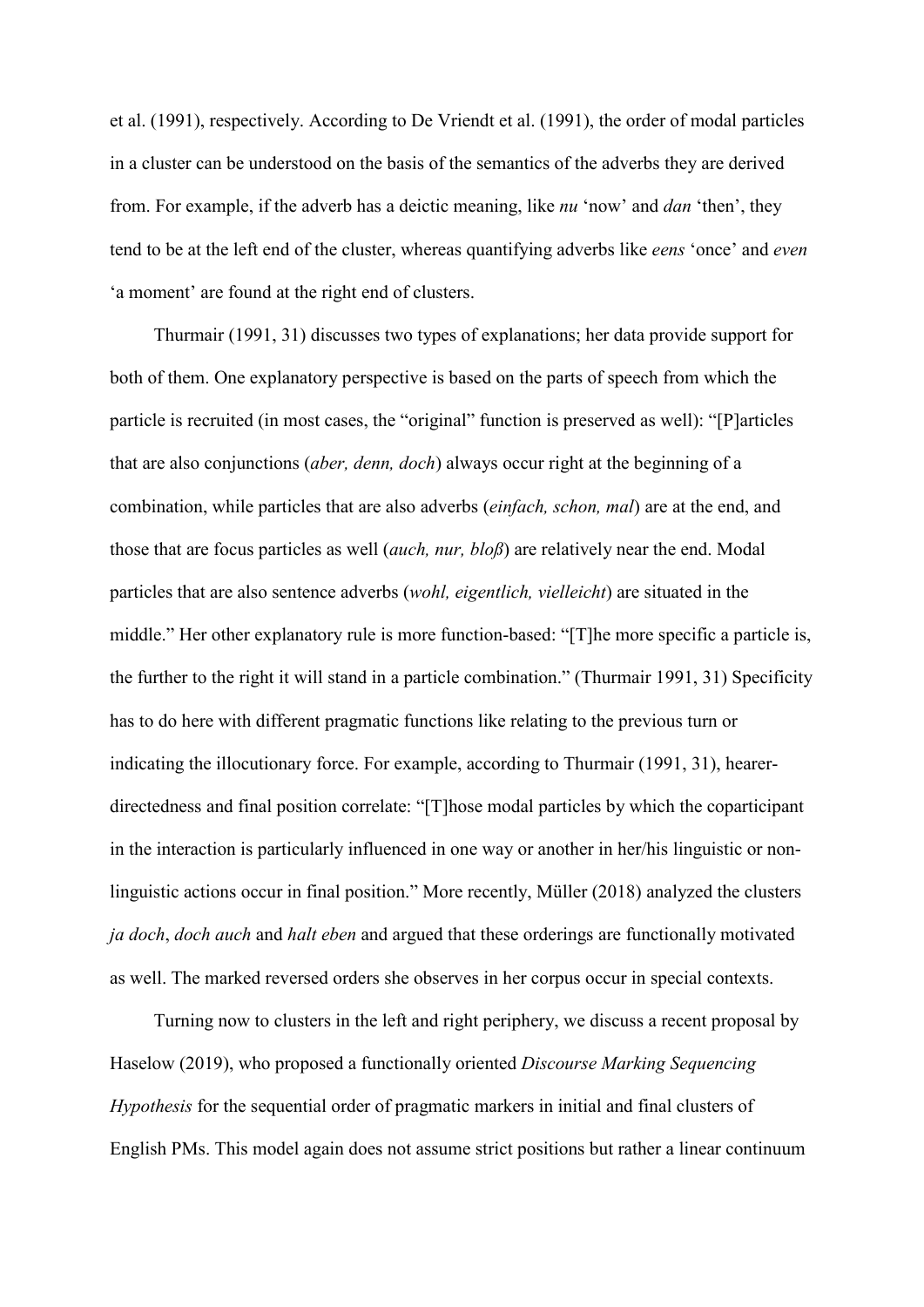where the left and right ends of the clusters attract different functions. Haselow distinguishes three functions, namely Interaction, Discourse-organization, and Interpretation.

*Interaction* has to do with turn-taking: uptake (at turn beginning) and yielding the floor (at turn end). *Discourse-organization* is comparable to "textual" in Traugott's classification: linking the present utterance to what preceded in the discourse. This linking can pertain to different levels: propositional, speech act, turn and bigger units of discourse (text fragments, for example). *Interpretation* has to do with the cognitive domain, the knowledge of speaker and hearer. Haselow mentions *I think* and *you know* as examples here, which would be functionally distinguished in Traugott's classification as subjective versus intersubjective, respectively.

In sum, Haselow makes a finer distinction on the linking side than Traugott: instead of "textual", he distinguishes "interaction" and "discourse-organization". This distinction probably has to do with the fact that Haselow looked at conversation, where turn-taking is a special function that is lacking in written text, a type of language use that Traugott primarily dealt with. On the other side of the spectrum, Haselow seems to combine "subjective" and "intersubjective" into "interpretation".

In his corpus, Haselow finds the following functional ordering tendencies (see Haselow 2019, 14, Figure 3):

# (46) Turn beginning:  $\leftarrow$ Interaction – Discourse-organization  $\rightarrow$  – Interpretation  $\rightarrow$ Turn ending:  $\leftarrow$  Discourse-organization –  $\leftarrow$  Interpretation – Interaction  $\rightarrow$

The arrows indicate the direction of functioning. It is noteworthy that the order of functions differs in the left and right peripheral clusters and their primary direction of functioning (indicated by the arrows) differs as well. At turn beginnings, interactional markers are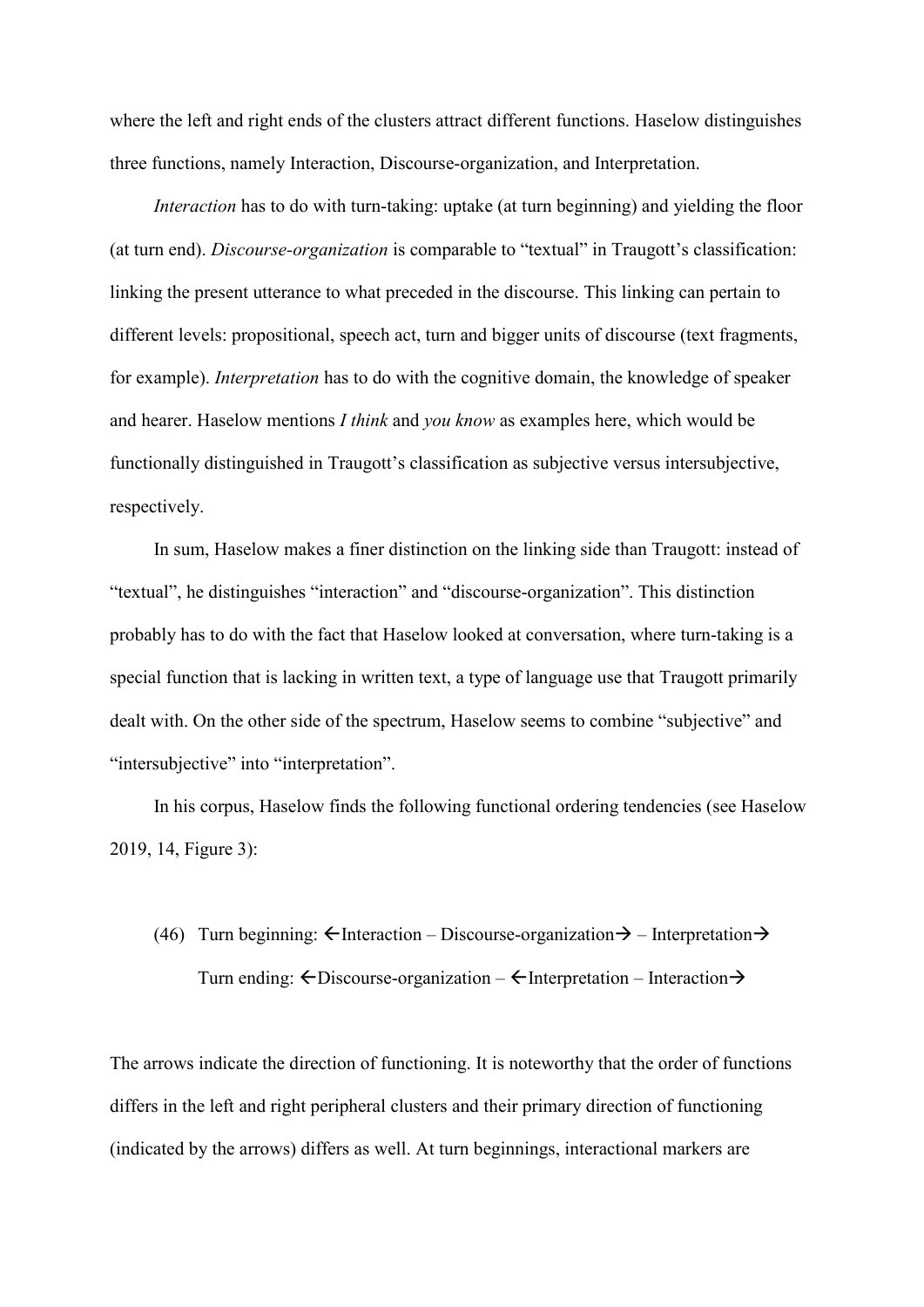oriented to the turn change that just took place, whereas the discourse-organizing elements pertain to the upcoming turn or utterance and indicate how it fits the preceding discourse. The interpretational markers focus on the information of the upcoming turn or utterance itself and indicate how it relates to the subjective state (knowledge, feelings) of the interactants. At turn ending, discourse-organizing markers come first, according to the model. They indicate, "post hoc", how the utterance just produced should be linked to the foregoing discourse (final *then*, for example, or Dutch *dan* 'then' in questions). Such markers are followed by interpretational ones, which again relate to the utterance just produced but not to the preceding discourse. Finally, interactional markers look forward, as they give indications regarding the follow-up turn.

When we compare Haselow's functional list with Traugott's textual, subjective and intersubjective functions, we see a possibility to integrate them. Whereas Haselow's list is more fine-grained at the textual-conversational side, Traugott's is more detailed with regard to the "cognitive" functions. If we combine the two (indicated by  $T$  and  $H$  in 47), and restrict ourselves to the (extraclausal) left periphery, we would hypothesize the following functional order:

(47) Interaction  $(H)$  – Textual  $(T)$  discourse organization  $(H)$  – subjectiveintersubjective (T)/interpretation (H)

Let us now take a look at a few Dutch examples to test this hypothesis. First, consider the cluster *ja maar helaas* 'yes but alas', as in (48) and (49).

(48) *Ja maar helaas* | *dat gaat ook niet.* yes but alas that goes also not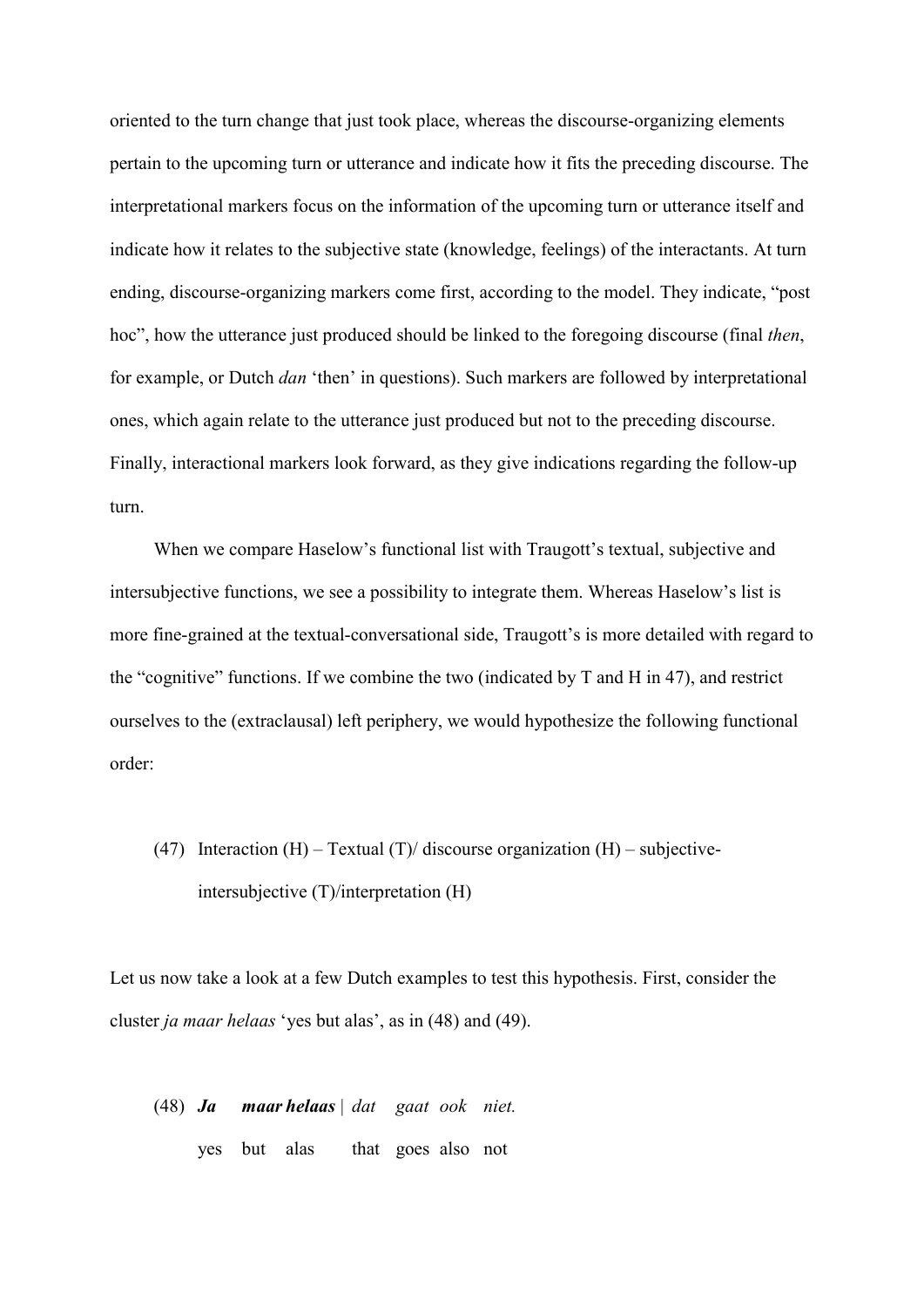'Yes, but unfortunately, that doesn't work either'

(49) *Ja, maar helaas* | *voor hem levert het vaak niks op*. yes but alas for him delivers that often nothing up 'Yes, but unfortunately, that doesn't bring him any profit'

Here, *ja* does the interactional uptake, *maar* indicates that what is following is meant as an objection against the preceding contribution (textual function) and *helaas*, finally, adds a subjective attitude directed at what follows.

Searching for *ja maar helaas* leads to lots of examples where *ja maar* is in the prefield and *helaas* in P1.

(50) *Ja***,** *maar* | *helaas* | *is dat een langdurige geschiedenis.* Yes but alas is that a long history 'Yeah, but that is a long history, alas'

In a strict sense, these cases do not count as a cluster but the linear succession is in accordance with the schema in (47). The examples in (51) and (52), however, complicate things.

- (51) *Ja* | *goed* | *maar* | *uh je kunt ermee wandelen dus.* yes good but uh you can therewith walk so 'yeah well so you can walk with it'
- (52) *Ja* | *goed* | *maar* | *ik heb toch wel goeie berichten.* yes good but I have yet well good messages 'yes but I still have good news'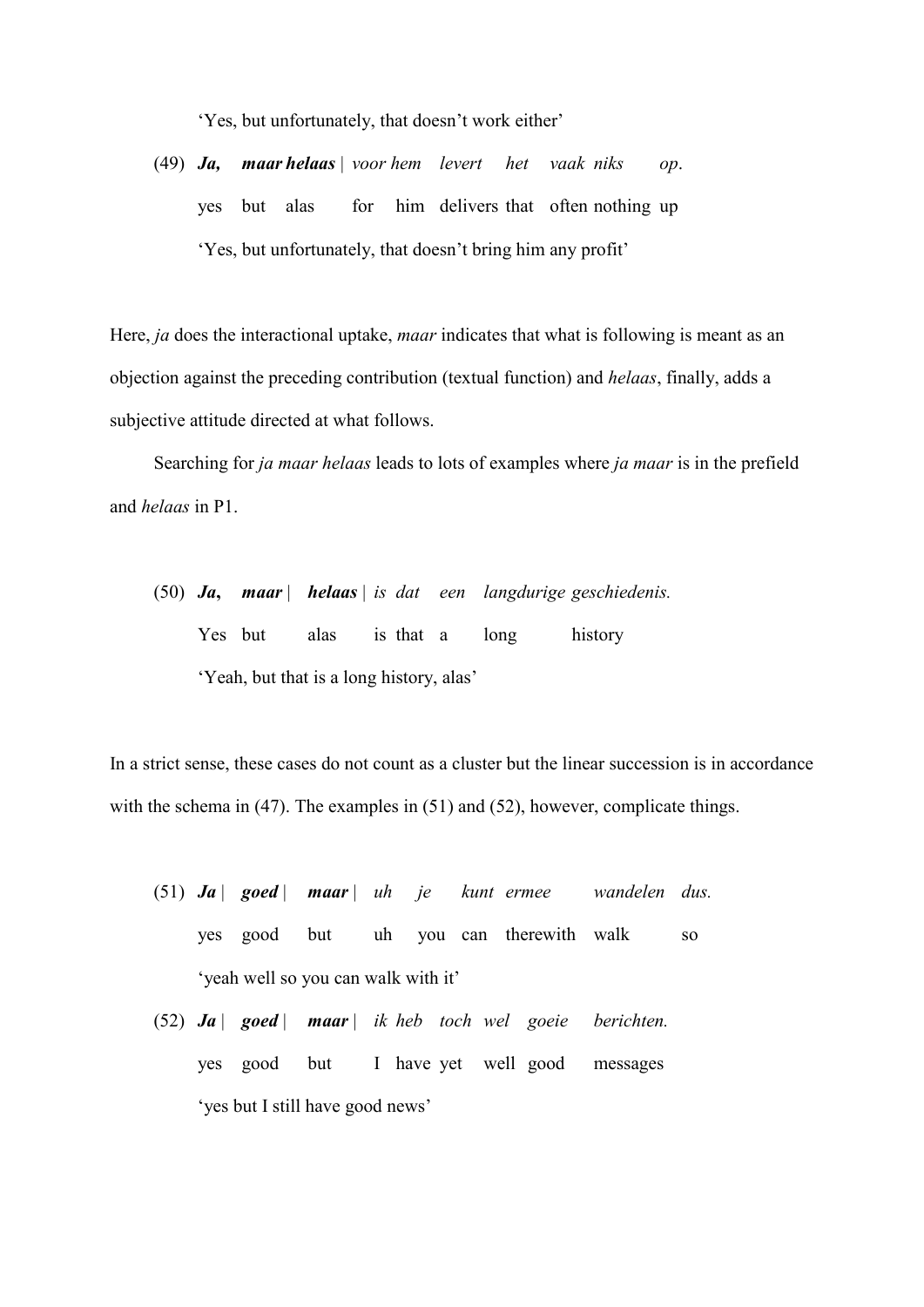The contrast between *ja maar helaas* in (48) and (49) and *ja goed maar* in (51) and (52) shows that we might have to distinguish two subjective functions: one having to do with evaluation of something said in the previous turn (*goed*) and a second one having to do with the speaker's own contribution (*helaas*). The evaluative *goed* in this example could be bracketed with *ja*, together constituting a qualified uptake.[10](#page-32-0) A similar view fits *oh ja* in (53) and (54), which is again a subjective uptake.

- (53) *Oh ja nee* | *dat had je niet verteld.* oh yes no that had you not told 'oh by the way you haven't told me that'
- (54) *Oh ja leuk leuk leuk.*

oh yes nice nice nice

'oh yeah very nice'

 $\overline{a}$ 

In the first example, the uptake is followed by *nee* 'no', which is textual, directly related to the preceding discourse – in this case, *ja nee* is not a unit, as it is in (33) – whereas, in (54), the repeated *leuk* 'nice' fills the subjective slot.<sup>[11](#page-32-1)</sup>

The example in (55) starts with idiomatic *ja nee* 'yes no', after which the speaker indicates with subjective *goed* 'good' that he has been able to take a position, a positive one in this case.

<span id="page-32-0"></span><sup>&</sup>lt;sup>10</sup> Cuenca and Crible (2019) provide a useful proposal for a list of criteria that may help to decide whether asyndetic sequences of discourse markers function independently (they call this situation "juxtaposition") or not ("combination" in their terminology).

<span id="page-32-1"></span><sup>11</sup> Alternatively, the repeated *leuk* can be seen as elliptical propositional content, *ik vind het leuk* 'I find it nice'.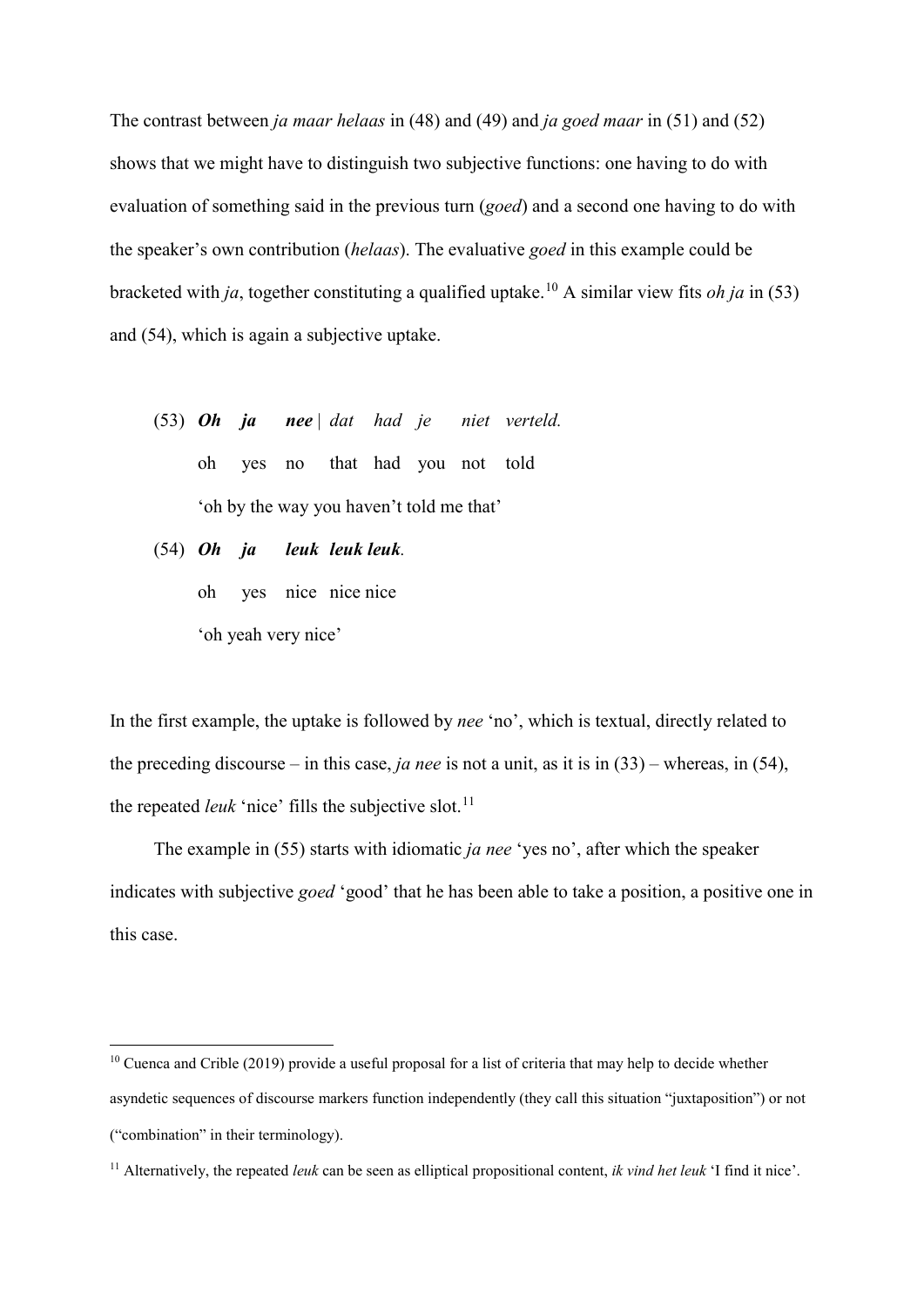(55) *Ja nee goed* | *dat was ook de eerste keer*. yes no good that was also the first time 'yes well ok that was the first time too'

We realize that our discussion of these few examples is just impressionistic. But for the moment, they may suffice to illustrate that earlier attempts to find order in left peripheral clusters may be on the right track but need further (cross-linguistic) study.

# **6 Discussion and conclusion**

This chapter intended to offer the complement of the sketch we have previously given for pragmatic markers in the right periphery of Dutch main clauses (van der Wouden and Foolen 2015). Our primary goals were to localize the positions where PMs in the Dutch left periphery can be found and to determine how the PMs available in Dutch are distributed over these positions and which pragmatic functions they fulfill. Here, we summarize our findings and end with a few suggestions for further research.

In order to find the functional contribution of PMs, one should always take the specific structure of the language under study into the picture, as we have done in the present chapter. The verbal bracket is a central structural feature of Dutch, which we therefore have taken as a point of departure for exploring the positions that are relevant for PMs in the Dutch left periphery. We distinguished four of these in Dutch, which shows that the left periphery of Dutch main clauses has considerably more structure than is traditionally taken for granted. Some positions are reserved for PMs, other positions can be taken either by a PM or an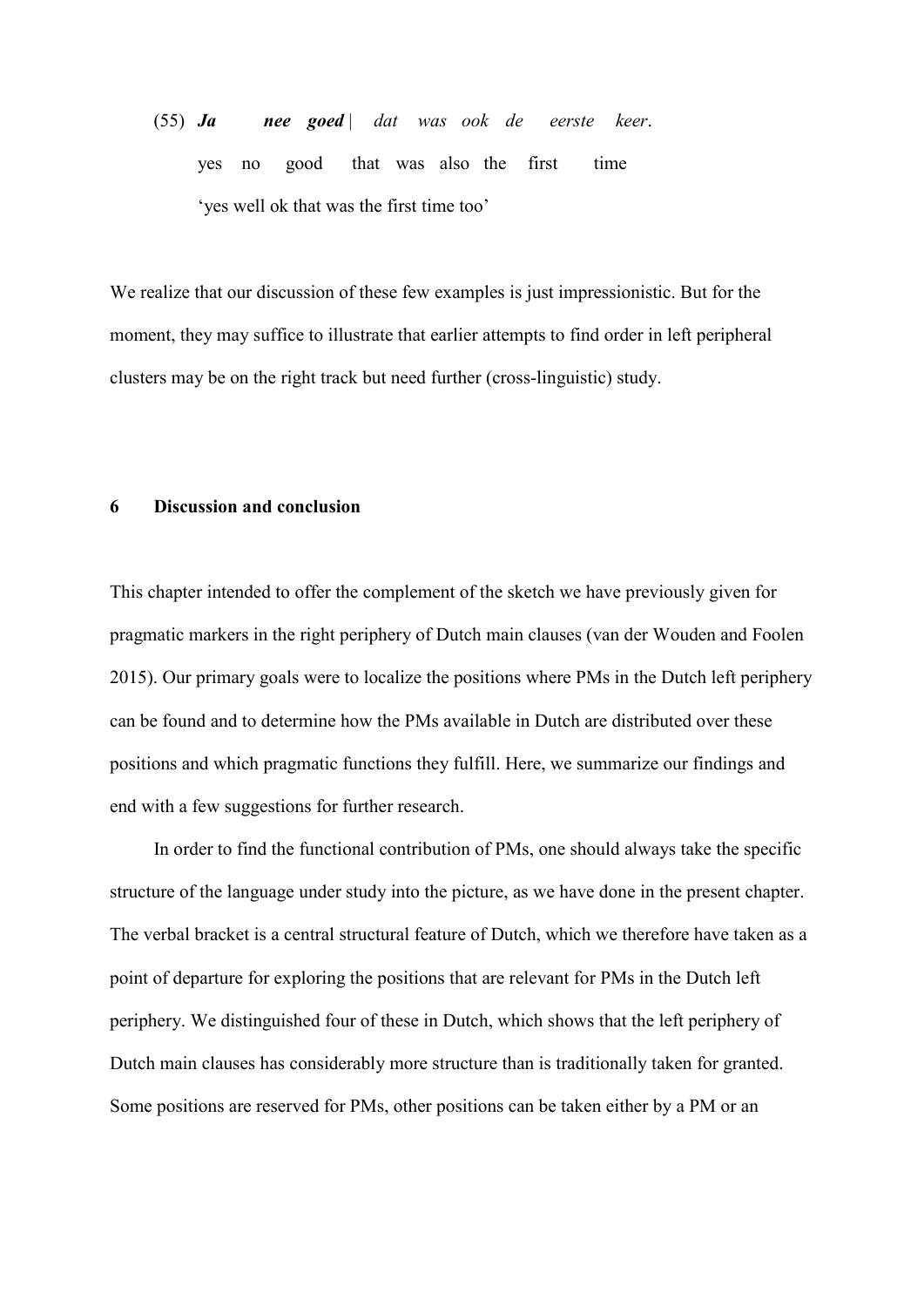element that contributes to propositional content. Dutch P1, the position immediately preceding the finite verb, serves both types of elements.

Positions contribute their own functional meaning. In an instantiated utterance, the meaning of a position merges with the meaning of the element that occupies that position.

Distributional constraints can be understood as cases where the meaning of the position and the element occupying the position are incompatible, i.e. where their combination does not lead to an interpretable result.

It will be clear that our exploration requires further research. First of all, a more systematic corpus study is required to check the regularities we have found on the basis of a relatively small number of examples. Secondly, the question we raised in the introduction regarding the distributional divergence between original word class and the use as a pragmatic marker needs further study. The same holds for the issue of multifunctionality, in the sense that PMs can fulfill several functions simultaneously (see also Wiese and Labrenz, this volume).

PMs in the middle field have been touched upon here only marginally. We have briefly referred to modal particles, which constitute a prominent group of PMs in the Dutch middle field. Studying the positional and functional interaction of modal particles with other PMs in the middle field is a task for future research which would, as the intermediate panel between the left and right ones, complete the triptych of pragmatic markers in Dutch sentences.

## **Acknowledgments**

We thank Daniël Van Olmen and Jolanta Šinkūnienė for organizing the workshop Pragmatic Markers and Clause Peripheries at SLE2019 in Leipzig and for their support. We also thank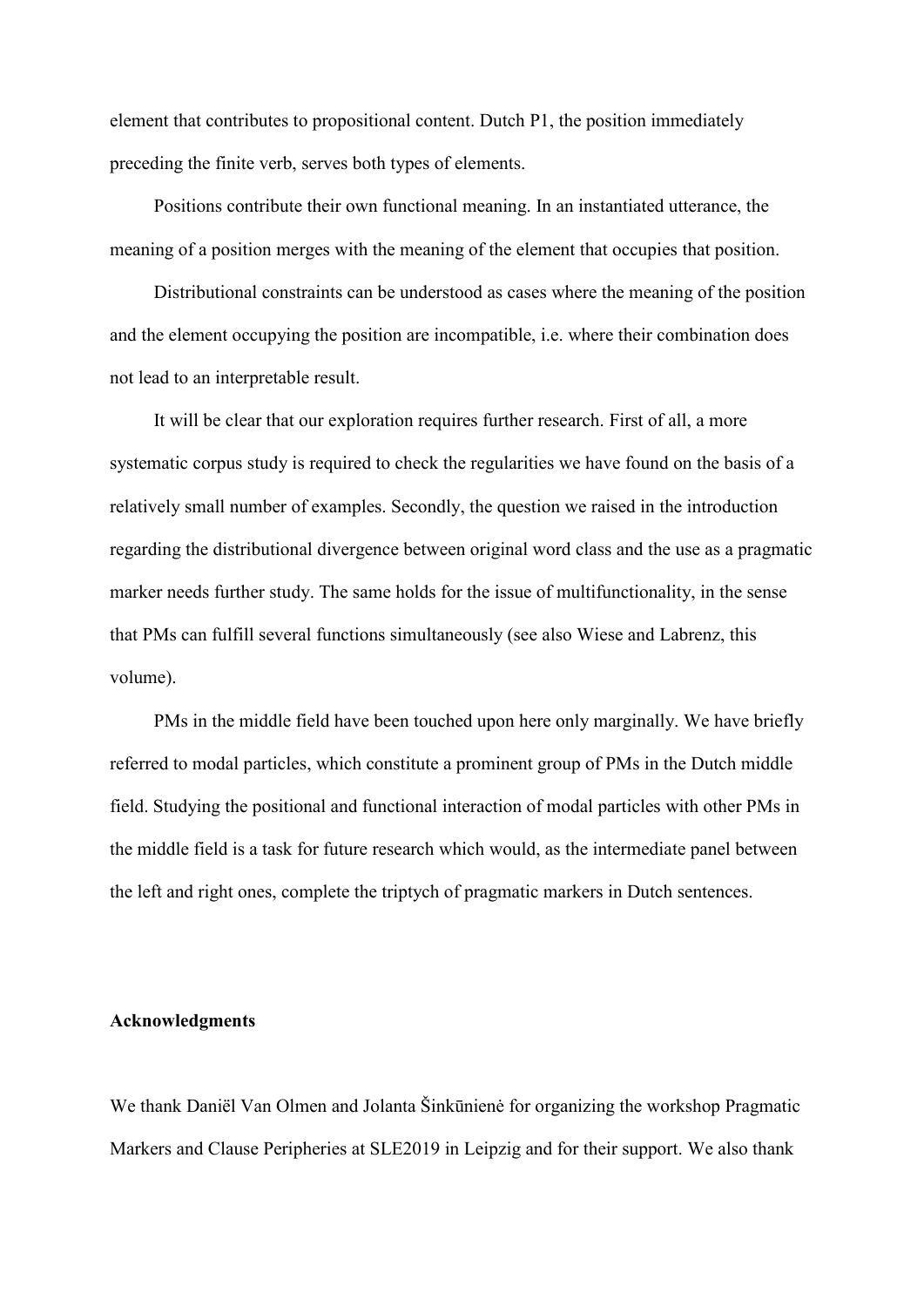the participants of the workshop and two anonymous reviewers for their constructive feedback.

# **References**

- Alm, Maria, Janina Behr, and Kerstin Fischer. 2018. "Modal Particles and Sentence Type Restrictions: A Construction Grammar Perspective." *Glossa: A Journal of General Linguistics* 3 (1): 133. 1–32.
- Auer, Peter, and Jan Lindström. 2016. "Left/right Asymmetries and the Grammar of Pre- vs. postpositioning in German and Swedish Talk-in-interaction." *Language Sciences* 56: 68– 92.
- Beeching, Kate, and Ulrich Detges. 2014. "Introduction." In *Discourse Functions at the Left and Right Periphery: Crosslinguistic Investigations of Language Use and Language Change*, ed. by Kate Beeching, and Ulrich Detges, 1–23. Leiden: Brill.
- Breindl, Eva. 2008. "'Die Brigitte nun kann der Hans nicht ausstehen'. Gebundenes Topik im Deutschen." *Deutsche Sprache* 36 (1): 27–49.
- Breindl, Eva. 2011. "Nach Rom freilich führen viele Wege. Zur Interaktion von Informationsstruktur, Diskursstruktur und Prosodie bei der Besetzung der Nacherstposition." In *Konnektoren im Deutschen und im Sprachvergleich. Beschreibung und grammatische Analyse*, ed. by Gisella Ferraresi, 17–56. Tübingen: Narr.
- Brinton, Laurel. 1996. *Pragmatic Markers in English. Grammaticalization and Discourse Functions*. Berlin: De Gruyter.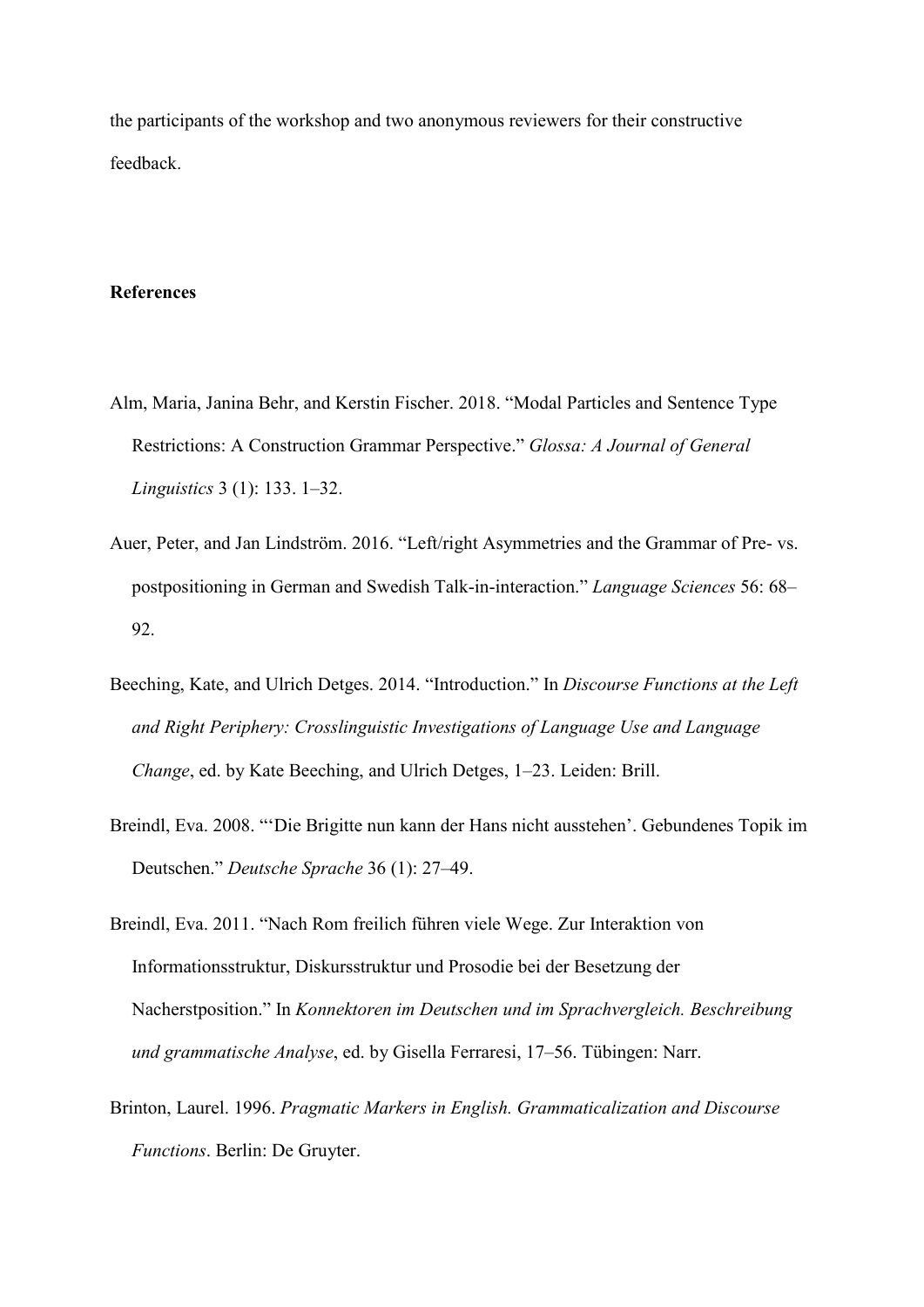- Crible, Ludivine. 2017. "Towards an Operational Category of Discourse Markers: A Definition and Its Model." In *Discourse Markers, Pragmatics Markers and Modal Particles: New Perspectives*, ed. by Chiara Fedriani, and Andrea Sanso, 101–126. Amsterdam: Benjamins.
- Cuenca, Maria Josep, and Ludivine Crible. 2019. "Co-Occurrence of Discourse Markers in English: From Juxtaposition to Composition." *Journal of Pragmatics* 140: 171–184.
- Degand, Liesbeth, and Ludivine Crible. "Discourse Segmentation, Boundaries and Discourse Marker Use: A Corpus-based Study on Spoken French." (this volume)
- Degand, Liesbeth, and Benjamin Fagard. 2011. "*Alors* between Discourse and Grammar. The Role of Syntactic Position." *Functions of Language* 18 (1): 29–56.
- De Vriendt, Sera.1994. *Van geen kleintje vervaard. Essays over Nederlandse taalwetenschap*. Brussel: VUB-Press.
- De Vriendt, Sera, Willy Vandeweghe, and Piet Van de Craen. 1991. "Combinatorial Aspects of Modal Particles in Dutch." *Multilingua* 10 (1/2): 43–59.
- Dik, Simon C. 1997a. *The Theory of Functional Grammar. Part 1: The Structure of the Clause*. Second revised edition, edited by Kees Hengeveld. Berlin: De Gruyter.
- Dik, Simon C. 1997b. *The Theory of Functional Grammar. Part 2: Complex and Derived Constructions*. Second revised edition, edited by Kees Hengeveld. Berlin: De Gruyter.
- Du Bois, John. 2007. "The Stance Triangle." In *Stancetaking in Discourse: Subjectivity, Evaluation, Interaction*, ed. by Robert Engelbretson, 139–182. Amsterdam: Benjamins.
- Evers-Vermeul, Jacqueline. 2010. "Dus vooraan of in het midden? Over vorm-functierelaties in het gebruik van connectieven." *Nederlandse Taalkunde* 15 (2): 149–175.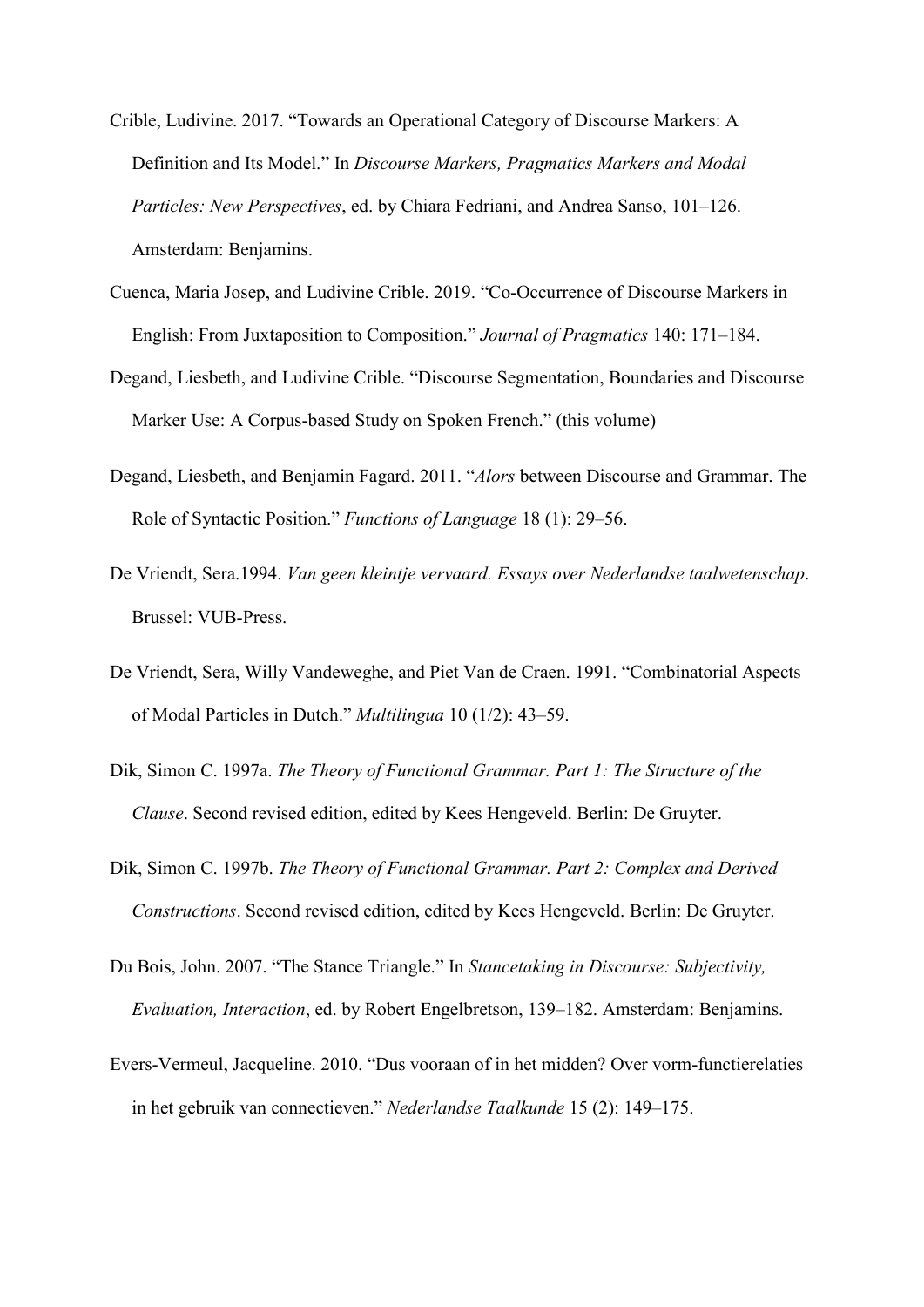- Fiorentini, Ilaria, and Andrea Sansò. 2019. "From Digressive Marker to Topic Shifter and beyond. The Case of Italian *tra parentesi* ('in brackets')." *Journal of Pragmatics* 141: 102–115.
- Haeseryn, Walter, Kirsten Romijn, Guido Geerts, Jaap de Rooij, and Maarten C. van den Toorn. 1997. *Algemene Nederlandse Spraakkunst*, 2nd ed. Groningen/Leuven: Wolters Plantyn.
- Haselow, Alexander. 2019. "Discourse Marker Sequences: Insights into the Serial Order of Communicative Tasks in Real-time Production." *Journal of Pragmatics* 146: 1–18.
- Kirsner, Robert S., and Vincent J. van Heuven. 1996. "Boundary Tones and the Semantics of the Dutch Final Particles *hè*, *hoor*, *zeg*, and *joh*." In *Linguistics in the Netherlands 1996*, ed. by Crit Cremers, and Marcel den Dikken, 133–146. Amsterdam: Benjamins.
- König, Ekkehard. 2017. "Syntax and Semantics of Additive Focus Markers from a Crosslinguistic Perspective: A Tentative Assessment of the State of the Art." In *Focus on Additivity: Adverbial modifiers in Romance, Germanic and Slavic languages*, ed. by Anna-Maria De Cesare, and Cecilia Andorno, 23–44. Amsterdam: Benjamins.

Koster, Jan. 1975. "Dutch as an SOV Language." *Linguistic Analysis* 1: 111–136.

- Lambrecht, Knud. 2001. "Dislocation". In *Language Typology and Language Universals: An International Handbook*, ed. by, MEkkehard König, Wulf Oesterreicher, and Wolfgang Raible, Vol. 2, 1050–1078. Berlin: De Gruyter.
- Müller, Sonja. 2018. *Distribution und Interpretation von Modalpartikel-Kombinationen*. Berlin: Language Science Press.
- Oostdijk, Nelleke, and Daan Broeder. 2003. "The Spoken Dutch Corpus and Its Exploitation Environment". In *Proceedings of the 4th International Workshop on Linguistically*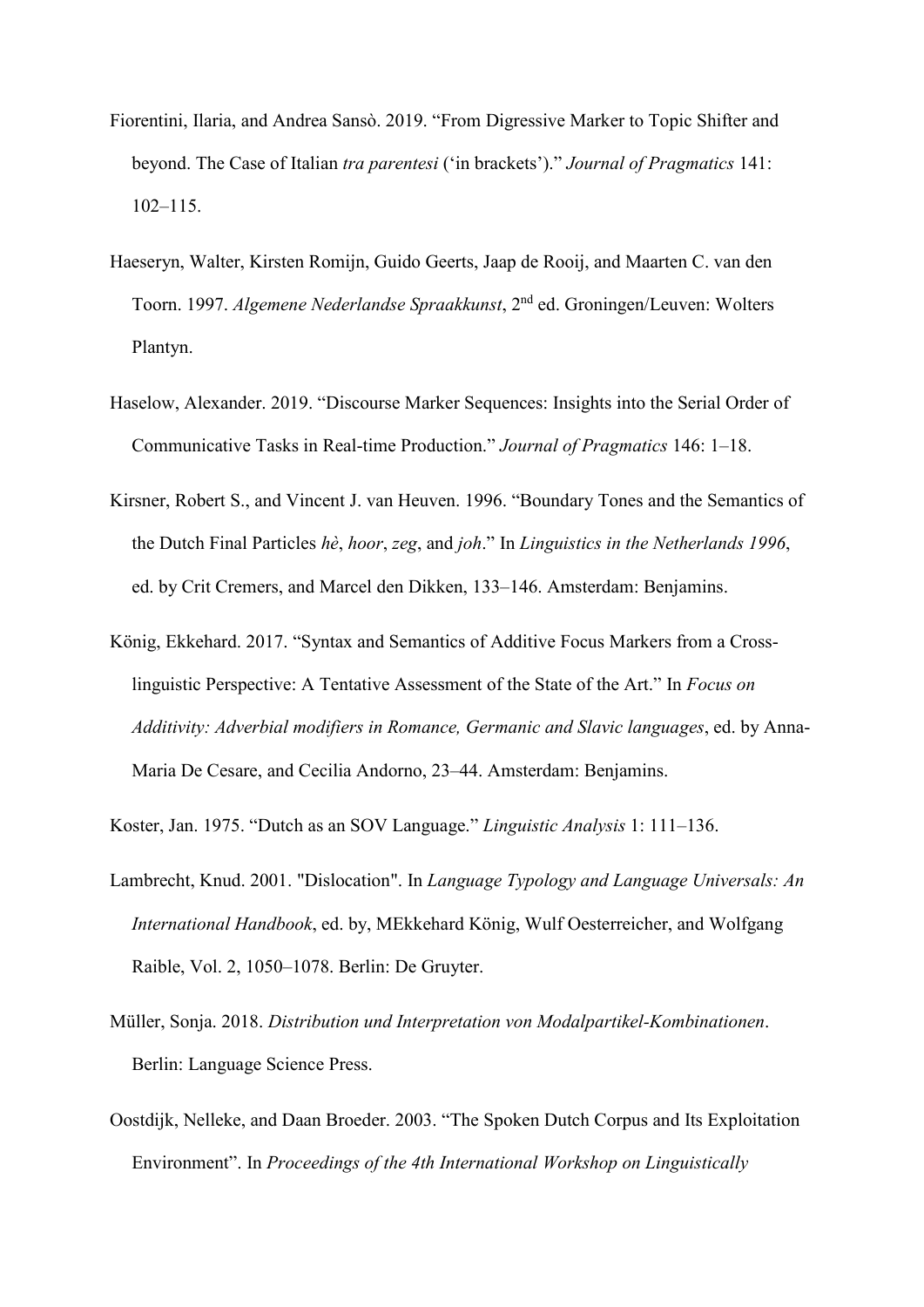*Interpreted Corpora (LINC-03). 14 April, 2003. Budapest, Hungary* [\(http://lands.let.ru.nl/cgn/publs/linc03def.ps\)](http://lands.let.ru.nl/cgn/publs/linc03def.ps).

Panov, Vladimir. 2020. "Final Particles in Asia: Establishing an Areal Feature." *Linguistic Typology* 24 (1): 13–70.

Portner, Paul. 2004. "Vocatives, Topics, and Imperatives." Talk delivered at the IMS Workshop on Information Structure, Bad Teinach, Germany, July 16-18, 2004. http://citeseerx.ist.psu.edu/viewdoc/download?doi=10.1.1.578.426&rep=rep1&type=pdf.

- Rhee, Seongha. 2016. "LP and RP in the Development of Discourse Markers from 'what' in Korean." *Journal of Historical Pragmatics* 17 (2): 255–281.
- Rühlemann, Christoph, and Stefan Th. Gries. 2020. "How do Speakers and Hearers Disambiguate Multi-functional Words? The case of *well*." *Functions of Language*: Online-First Articles. [https://doi.org/10.1075/fol.18050.ruh.](https://doi.org/10.1075/fol.18050.ruh)
- Schiffrin, Deborah. 1987. *Discourse Markers*. Cambridge: Cambridge University Press.
- Schmid, Hans-Jörg. 2020. *The Dynamics of the Linguistic System. Usage, Conventionalization, and Entrenchment*. Oxford: Oxford University Press.
- Sweetser, Eve. 1990. *From etymology to pragmatics: metaphorical and cultural aspects of semantic structure.* Cambridge: Cambridge University Press.
- Thurmair, Maria. 1991. "'Kombinieren Sie doch nur ruhig mal Modalpartikeln!': Combinatorial Regularities for Modal Particles and their Use as an Instrument of Analysis." *Multilingua* 10 (1/2): 19–42.
- Traugott, Elizabeth Closs. 2012. "Intersubjectification and Clause Periphery". *English Text Construction* 5 (1): 7–28.